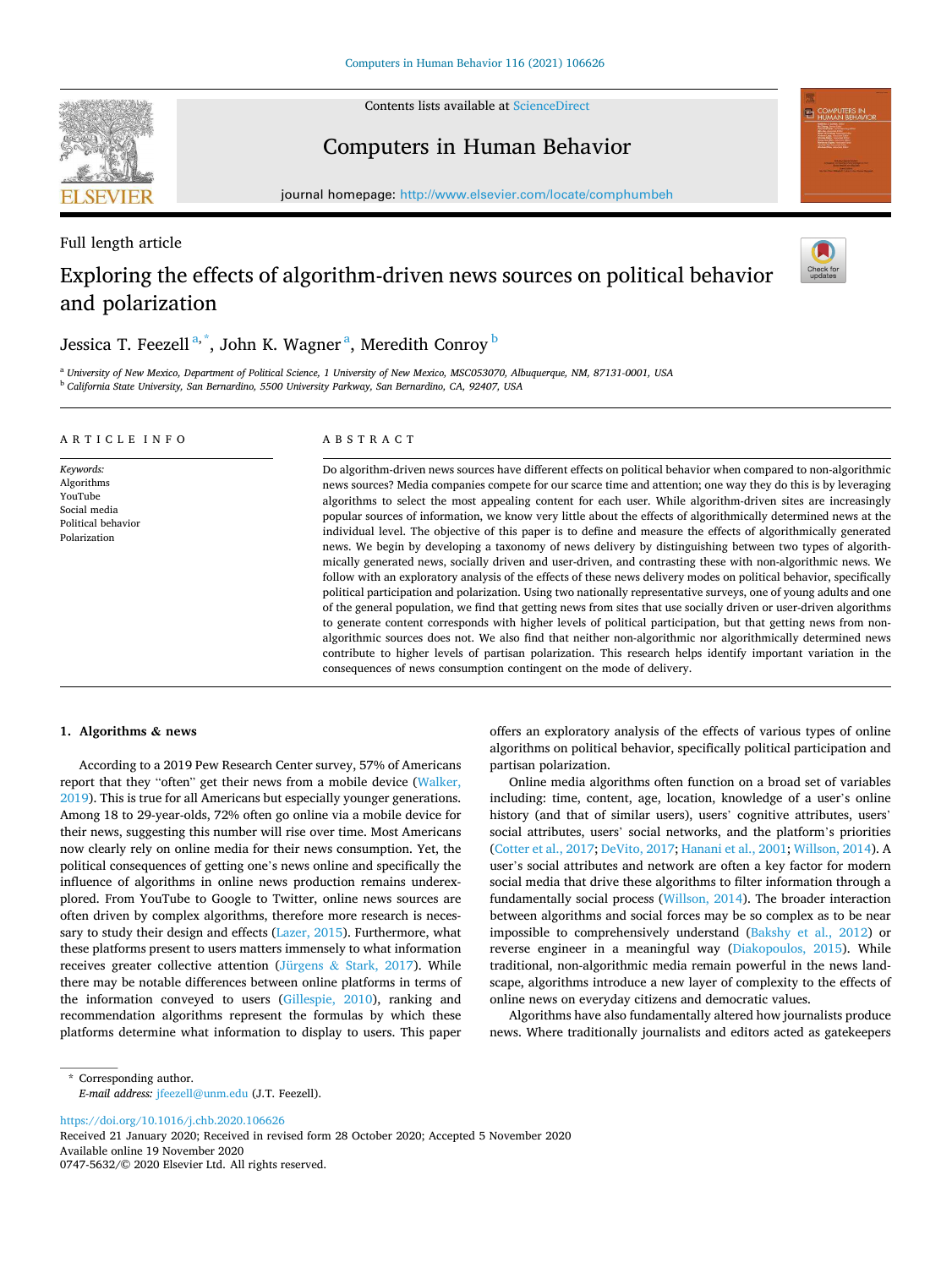between complex reality and the news conveyed to the public, algorithms and users themselves are now dominant forces in the gatekeeping process [\(Entman and Usher 2018;](#page-9-0) Pearson & [Kosicki, 2017](#page-9-0); [Singer,](#page-9-0)  [2014\)](#page-9-0). The advent of algorithms and social media has shifted norms and routines of journalists, who now work to market their news to consumers ([McGregor, 2019](#page-9-0); [Tandoc and Vos 2016\)](#page-10-0).

Although previous studies have certainly analyzed the differential effects of news consumption via different platforms on users' political participation and polarization (e.g. Bakker & [De Vreese, 2011](#page-8-0); [Hao](#page-9-0)  [et al., 2014\)](#page-9-0), in this paper we seek to advance how we theoretically conceptualize and empirically approach the study of the effects of algorithmically-generated news, more precisely. We do so by offering a preliminary analysis of the consequences of algorithmically-generated news on political behavior. To begin, we distinguish between two types of algorithmically-generated news, *user-driven* and *socially driven*. User-driven algorithmic news is based on the past selections and assumed preferences of the individual user and has no known social network-related input. Socially driven algorithmic news, however, does consider the users' personal network when generating content for users resulting in information that is based on both the user as well as their network. These two types of algorithmically generated news stand in contrast to *non-algorithmic* news that is the same for every reader and viewer regardless of individual preferences or network influences.

We test the influence of user-driven, socially driven, and nonalgorithmic news on political behavior using two secondary data sources, one a panel survey of young adults age 18–29, and the other a nationally representative cross-sectional survey of adults over 18. Taken together, the combined analysis offers an insightful, exploratory analysis of the influence of algorithmically generated news sources. We find that algorithm-based news sources predict higher rates of political engagement whereas non-algorithmic news sources do not. Specifically, people who report getting their news from user-driven or socially driven algorithmic sources have higher rates of *online* political participation. In the panel survey of younger adults, we find that user-driven algorithmic news leads to significant increase in *traditional* participation as well (β = 0.24, p *<* 0.05). Among the cross-sectional survey of adults, we see a positive and significant relationship between socially-driven algorithmic news and *traditional* political participation ( $β = .10$ ,  $p < 0.001$ ). Interestingly, we find that neither algorithm-driven news nor nonalgorithmic news predict higher rates of reported political polarization. Overall, this study offers an initial look into the impact that algorithms have on the production and consumption of information as well as the political consequences of this innovation. This research is important in light of the opacity of many algorithms and the effects that these increasingly common online news platforms may have on political behavior. The results point to interesting variation in political engagement among news seekers depending on the platform by which they get their news.

#### **2. Individual attention to news & algorithms**

Most media outlets in the United States are privately held, profit seeking, and earn revenue from advertising or subscription [\(Bagdikian,](#page-8-0)  [2004\)](#page-8-0). Therefore, all private media need audience attention in order to survive and grow. However, the way in which media outlets seek attention and the level to which they cater are distinctive [\(Hamilton,](#page-9-0)  [2004;](#page-9-0) [Webster, 2016\)](#page-10-0). To generate widespread attention, *non- algorithmic sources* such as magazines, TV, and radio generally tailor their content to appeal to a mass audience. In the case of the broadcast networks' nightly news, this is a large and diverse audience; while cable news audiences may be more ideologically directional, they still require mass appeal ([Napoli, 2010\)](#page-9-0). Algorithmic sources of information, however, use individual preferences in combination with social networks (*socially-driven algorithms*), or individual preferences alone (*user-driven algorithms*), to produce more finely tailored content to promote attention. We argue that the variety of content that is delivered to audience members results from appealing to different audiences, and that this variation may yield important consequences for political behavior and polarization.

In the third quarter of 2019, Facebook generated \$17.4 billion in advertising revenue enabled by their algorithm's ability to harness the attention of their users [\(Facebook 2019b\)](#page-9-0). Meanwhile, individuals themselves pay attention to media and news to meet their desired uses ([Levy and Windahl 1984](#page-9-0)). However, it is important to recognize that what is attention grabbing for individuals may not be conducive to the maintenance of a healthy democracy ([Bennett, 2012](#page-8-0)) especially when false or misleading information is promoted (see [Tucker et al., 2018](#page-10-0) for an overview), and may even have harmful social and political consequences [\(Tufekci, 2018\)](#page-10-0).

Existing research into the types of news accessed online demonstrates that individuals tend to seek out and are attentive to news which meets certain social or emotional needs, is negative in nature, and which is most relevant to their interests (e.g. Bolsen & [Leeper, 2013;](#page-8-0) [Leung,](#page-9-0)  [2013;](#page-9-0) Smith & [Searles, 2014\)](#page-9-0). Additionally, content which evokes strong positive or negative emotions like awe, anger, and anxiety are more likely to go viral [\(Bail, 2016;](#page-8-0) Berger & [Milkman, 2012](#page-8-0)), and presumably be recommended by an algorithm. If we assume that algorithms are designed to maintain and increase attention, then the type of news that garners the most attention should be reflected in the type of news algorithms promote. For example, a mixed-method study of YouTube search results ranking concluded that the search function is highly reactive to attention cycles [\(Rieder et al., 2018\)](#page-9-0).

Attention drives revenue at new media companies. Google employees state the goal of YouTube's efforts is to maximize users' "watch time" when describing the neural network-based recommender system running YouTube's algorithm [\(Covington et al., 2016](#page-9-0)). Moreover, the first slide of Facebook's first quarter 2019 earnings report does not report profit or revenue, but rather daily active users. For these companies that so heavily rely on attention for advertising revenue and data collection, capturing the attention of users is paramount to selling a product. Therefore, we believe it is reasonable to assume that online platforms create algorithms which aim to maximize user attention.

It is also well-documented that, when given a choice, individuals will pay more attention to negative news [\(Altheide, 1997;](#page-8-0) [Soroka, 2014](#page-10-0); [Soroka et al., 2016;](#page-10-0) Soroka & [Stephen McAdams, 2015;](#page-10-0) [Trussler and](#page-10-0)  [Soroka 2014\)](#page-10-0). Where traditional media is defined by the editorial decisions of what stories to run, online news allows users to act of their own volition. As a result, individuals seeking news online may be more likely to pay attention to negative news and those stories framed as horse races [\(Trussler and Soroka 2014](#page-10-0)). Similarly, [Smith and Searles \(2014\)](#page-9-0)  find that news coverage of candidates leads individuals to emphasize negative aspects of the opposition candidate rather than improving their assessments of their favored candidate. Humans tend to focus on the negative when consuming news. Therefore, we can expect algorithms to promote more negative news stories due to the increased attention they receive.

Individuals often choose to be an audience to news which ensures they are oriented to events most relevant to them ([Weaver, 1980](#page-10-0)). Therefore, individuals have a tendency to pay the most attention to news that occurs in close proximity ([Wise et al., 2009](#page-10-0)) and which relates to their various group and personal interests (Bolsen & [Leeper, 2013;](#page-8-0) [Rudat](#page-9-0)  [et al., 2014\)](#page-9-0). Collectively these bits of human bias may encourage algorithms to display news to individuals which highlights their group affiliations, personal interests, proximal environment, and news that is emotional and negative in nature. As a result, because algorithms are proprietary information not shared with the public, we assume that media companies in general seek to maintain audience attention, and in the design of their algorithms, will prioritize the type of information outlined above in order to do so.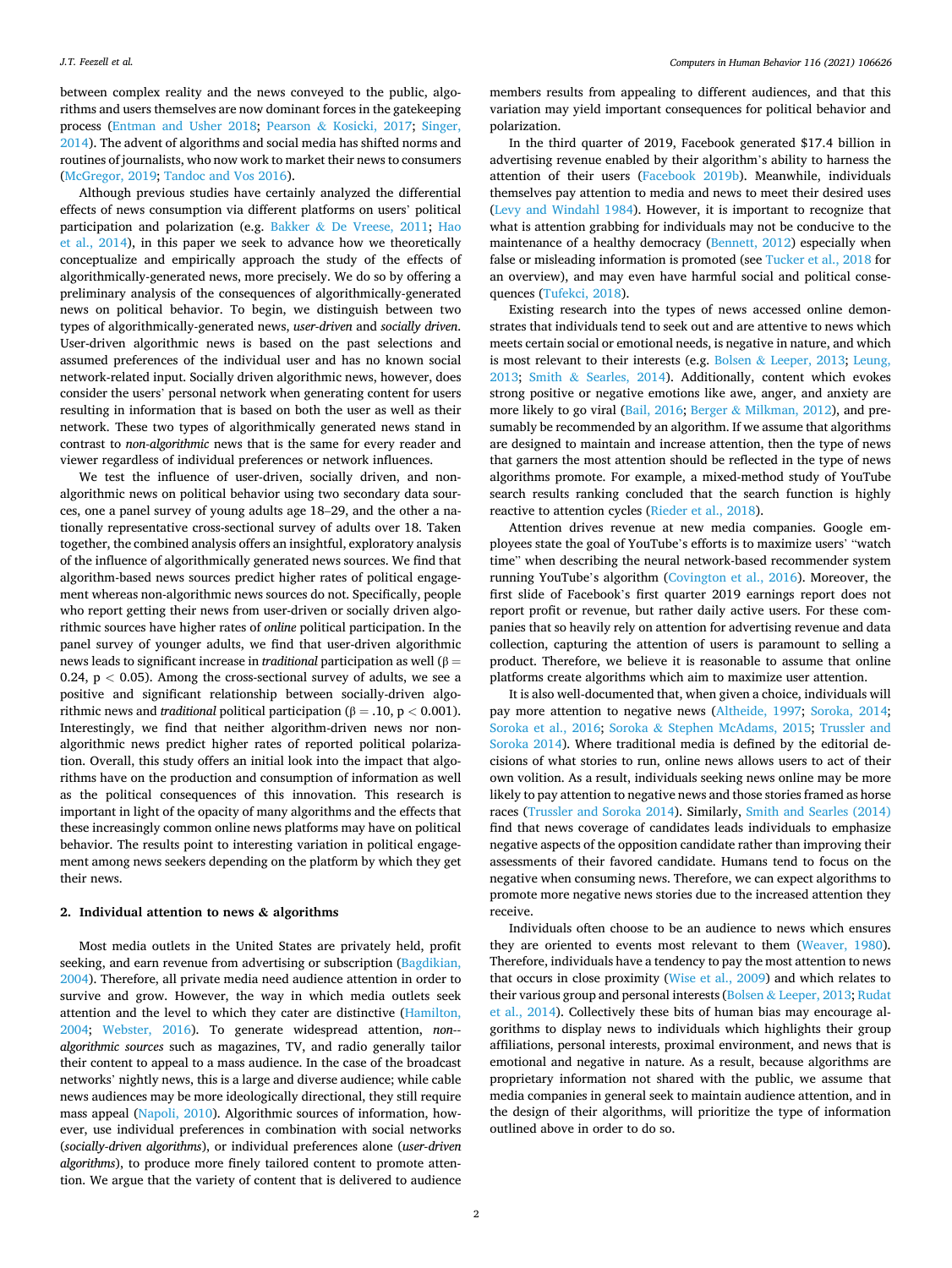# **3. Algorithmically influenced news**

In this study we examine three common and distinct sources of news information*: non-algorithmic news* that is the same for all consumers; *user-driven news* determined by an algorithm that takes into consideration a user's past clicks and preferences; and *socially driven news*  determined by an algorithm that considers the user's network as well as their past behavior. In this section, we provide additional details on our conceptions of user-driven and socially driven algorithmic news.

# *3.1. User-driven algorithms*

User-driven algorithms are unique compared to the more commonly researched social media algorithms as they emphasize the personal attributes and biases of citizens rather than their ties to other citizens, and how those other citizens mediate content. One example of a user-driven algorithm is YouTube, which explicitly only draws on user demographics, location, watch and search history to recommend videos (Covington, Adams and Sargin 2012). A lack of research into user-driven algorithms is especially surprising given the prevalence of online news services like MSN, Google and Yahoo News. Online news recommendation engines like automatically generated email lists, place greater focus on national and business news as well as opinion pieces ([Thorson,](#page-10-0)  [2008\)](#page-10-0). When given a news recommendation based on what is "most- viewed," users choose to look at such stories significantly more often than those who are not exposed to the "most-viewed" news online  $(Yang, 2016).$  $(Yang, 2016).$  $(Yang, 2016).$ <sup>1</sup> News aggregation algorithms tend to deemphasize public affairs due to user preferences and encourage homogenization in headlines among media outlets ([Boczkowski, 2010\)](#page-8-0). Collectively, these pieces of research imply that individuals who use services based around user-driven algorithms will be more likely to see news that is seemingly popular, homogeneous across outlets, eschews public affairs, and emphasizes national and business news. Furthermore, these news stories may often not even be "news," but rather opinion pieces ([Thorson,](#page-10-0)  [2008\)](#page-10-0).

Importantly, to maintain user attention, algorithms generate content based upon what the user clicked on in the past ([Hanani et al., 2001](#page-9-0); [Willson, 2014](#page-10-0)), and this could lead user-based algorithms to display a much narrower set of topics and perspectives than users would otherwise be exposed to. User-driven algorithms allow for, explicitly or implicitly, the avoidance of political information for some while exposing other users to increasingly negative and attitudinally-reinforcing information [\(Prior, 2007](#page-9-0); [Stroud 2011\)](#page-10-0).

# *3.2. Socially driven algorithms*

Unlike user-driven algorithms, socially driven algorithms take into account users' personal online activity via social networking sites (SNS), as well as their ties to others in their network, to generate content for users. Facebook, for example, explicitly admits to using social connections in generating content recommendations – hence the "*Friend A and 30 other friends like this"* under so many posts (Kabiljo & [Aleksandar Ilic,](#page-9-0)  [2015\)](#page-9-0). As a result, the content is a function of both the user as well as their network. The ideological diversity of viewed content, for example, largely depends upon the ideological characteristics of users' networks. If a user's network is more politically diverse, so too is the news the user will see (Park & [Kaye, 2017\)](#page-9-0). Twitter has a similar feature. Although there is the potential for political echo chambers to emerge on SNS [\(Bessi](#page-8-0)  [et al., 2016](#page-8-0)), growing evidence cautions against this alarm. For example, as people's online networks grow, their audience diversifies and is

increasingly composed of people from various relational contexts, such as friends, family, and co-workers ([Bode, 2015](#page-8-0); [Child and Petronio,](#page-9-0)  [2011, 2015](#page-9-0)). Additionally, more frequent users of SNS have more heterogeneous networks ([Lee et al., 2014\)](#page-9-0). Moreover, [Beam \(2014\)](#page-8-0) finds that users elect to include counter-attitudinal content in their social media feeds, and studies show users engage with cross-attitudinal content, albeit perhaps uncivilly (e.g. [Conover et al., 2011](#page-9-0)). Given this audience diversification, users see and consume news and information shared by distant acquaintances they otherwise would not have seen ([Bakshy et al., 2015;](#page-8-0) Messing & [Westwood, 2014\)](#page-9-0), a potential exposure that is less likely in a non-algorithmic news context, or when relying on search engines or news recommendation sites like Google or Apple News.

The social nature of SNS also facilitates social pressure and connectivity that are otherwise not experienced in news consumption and information seeking. Indeed, a motivating force behind social media use is the need to belong (Nadkarni & [Hofmann, 2012](#page-9-0)) and social connection ([Conroy et al., 2012;](#page-9-0) [Ellison, Steinfeld,](#page-9-0) & Lampe, 2007). Another by-product of socially driven algorithms is that they expose SNS users to news they do not actively seek out (Feezell, 2017; Gil de Zúñiga, Weeks,  $&$  Ardèvol-Abreu, 2017), including information with which they disagree also known as "cross cutting" information ([Brundidge, 2010](#page-9-0); Fletcher & [Nielsen, 2017](#page-9-0); [Liang, 2018\)](#page-9-0). Taken together, there is good reason to expect that socially driven algorithms will expose users to politically diverse content, which may lead to additional information seeking, mitigate polarization, and encourage further political engagement, online and offline.

# **4. Non-algorithmic news, algorithmic news, and political behavior**

In this section, we theorize about the relationship between each of the three forms of news consumption and their effect on political behavior.

#### *4.1. Non-algorithmic news*

This study examines the influence of non-algorithmic and algorithmic news on political behavior, specifically political engagement and political polarization. We define "non-algorithmic news" as information that is accessed in a manner void of algorithmic influence and is therefore not tailored to individual-level characteristics. Therefore, physical or online copies of newspapers and news magazines, talk radio, broadcast news, and cable news would fit this criterion. Although nonalgorithmic news consumption is declining, more people still indicate they get most of their news from television programs compared to any other news source, however it will be surpassed soon by online sources (Gottfried & [Shearer, 2017](#page-9-0)). Despite concerns that developments in non-algorithmic news production, like economic pressure faced by media organizations, a growth in adversarial press ([Norris, 2000](#page-9-0)), increased choice (e.g. [Prior, 2005\)](#page-9-0), and emphasis on conflict and ideological groups ([McCluskey and Kim 2012\)](#page-9-0) would lead to a decline in the quality of news and therefore contribute to less knowledgeable and participatory citizens, most research on the subject finds consuming news through these mediums has positive effects on knowledge and participation [\(Baumgartner and Morris 2010](#page-8-0)). In fact, regular consumers of news via newspapers, television, and radio are often the most informed [\(Druckman, 2005](#page-9-0); [Norris, 2000](#page-9-0)) and participatory ([Bakker](#page-8-0) & [De Vreese, 2011](#page-8-0)).

With respect to polarization, given that there is no evidence that evening newscasts on broadcast networks have grown more partisan (see [Prior \(2013\)](#page-9-0) for review), even as they increasingly focus on conflict (e.g. [McCluskey and Kim 2012](#page-9-0)) we do not expect non-algorithmic news consumption taken as a whole to contribute to individual level polarization. Although polarization has increased among the more politically engaged ([Hetherington, 2009;](#page-9-0) Layman & [Carsey, 2002](#page-9-0)), there is little

 $1$  One could consider "most-viewed" to be a social effect, but in this case, we interpret "most viewed" as one tool algorithms have to approximate the quality and popularity of content. Mass viewership is not inherently tied to the social connectedness of a particular user.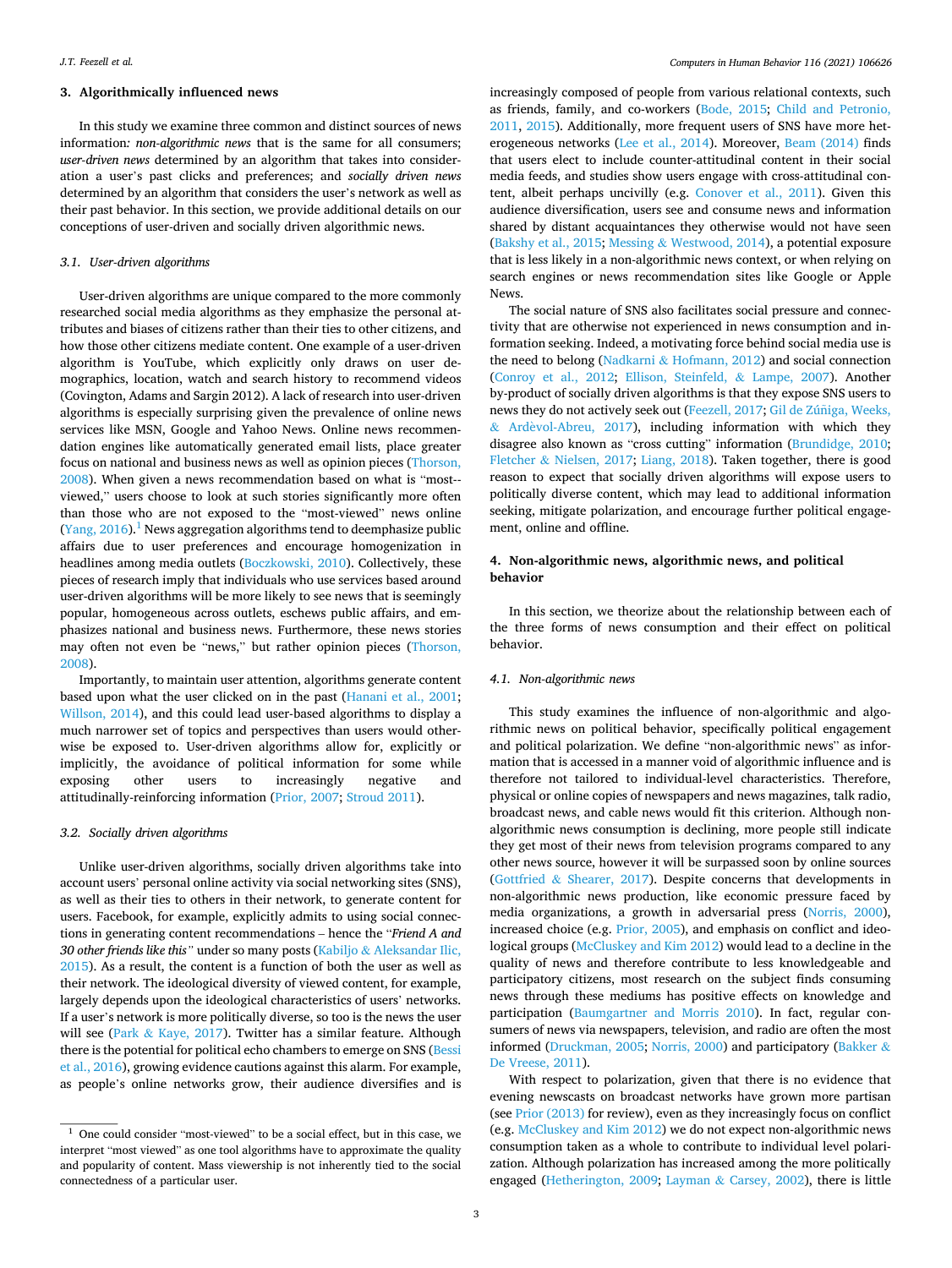evidence that this is related to consumption of non-algorithmic news, as we define it. There is some evidence, however, that cable news consumption contributes to polarized audiences [\(Levendusky, 2013\)](#page-9-0), but as [Prior \(2013\)](#page-9-0) cautions, the impact of partisan cable news is largely mediated by preexisting attitudes and political sophistication. *Therefore, we anticipate that traditional non-algorithmic news use will be positively related to participation (H1) but should have no effect on political polarization. <sup>2</sup>*

# *4.2. User-driven algorithmic news*

We define "user-driven algorithmic news" as news generated by an algorithm that takes into consideration a user's past clicks and preferences*.* A broad meta-analysis of the effects of online news by [Boulianne](#page-9-0)  [\(2009\)](#page-9-0) found that those who use the Internet for news participate more than they would otherwise. Given that user-driven algorithms should provide politically interested individuals with political news, individuals who make use of user-driven algorithms for their news should be more likely to participate politically as the steady flow of news maintains their interest. However, as this is likely to be attitude-consistent news and traditional media sources remain prevalent in online news [\(Maier, 2010](#page-9-0)), user-driven algorithms should encourage individuals to participate through traditional channels such as voting or letter writing. This is supported by early research into the relationship between Internet use and participation (prior to the rise of socially driven algorithms like Facebook), which find increases in participation because of Internet use (e.g. [Boulianne, 2009;](#page-9-0) Kenski & [Natalie Jomini](#page-9-0)  [Stroud, 2006\)](#page-9-0).

User-driven algorithms respond to individual preferences but are likely to result in more negative news than if no choice were involved. In an experimental analysis of the demand side of news, [Trussler and](#page-10-0)  [Soroka \(2014\)](#page-10-0) find that politically interested people prefer negative stories. Additionally, existing work shows that fear and anxiety are crucial motivators of turnout ([Valentino et al., 2011](#page-10-0)). Because user-driven algorithms are likely to introduce and reinforce negative emotions toward the political environment, consumers of user-driven algorithms should be more likely to participate.

Given that user-driven algorithms have no direct incentive to provide users with counter-attitudinal information unless the user selects it, such algorithms should drive users to further extremes as they are more likely to share information that is consistent with the user's predispositions. This is consistent with previous work, which demonstrates that increased selective exposure leads toward greater partisan polarization ([Levendusky, 2013](#page-9-0); [Prior, 2007](#page-9-0); [Stroud 2010\)](#page-10-0). However, in the absence of counter-attitudinal information provided through social connections, user-driven algorithms should lead individuals to be more polarized than their non-algorithmic or socially driven algorithmic brethren. *As a result, we expect that people who get their news from sources that employ user-driven algorithms will lead to higher levels of political participation and political polarization (H2).* 

# *4.3. Socially driven algorithmic news*

We define "socially driven algorithmic news" as news generated by an algorithm that takes into account users' personal online activity via social networking sites (SNS), as well as their ties to others in their network, to generate content for users. The news generated, and therefore consumed, via socially driven algorithms engages affordances of social media such as social pressure and increased connectivity and, similar to research on social media expressly, should be positively correlated with political participation (Bakker & [De Vreese, 2011](#page-8-0); Bennett & [Segerberg, 2012;](#page-8-0) [Bond et al., 2017;](#page-9-0) [Valenzuela et al., 2018](#page-10-0)). For example, [Bond et al. \(2017\)](#page-9-0) demonstrate how information that is packaged with a social message has distinct effects from information that is not packaged as social. They found reports of voting to be higher for individuals in this "social message" treatment, compared to the control, and the "information message" treatment, which did not disclose any voting information about users' friends. This study is evidence that information consumed in social settings or perceived to have social implications will have unique effects on participation. Additionally, the exchange of information and facilitation of coordination should correlate with more collective action styles of participation and higher rates of civic engagement (Bakker & [De Vreese, 2011](#page-8-0); [Bimber](#page-8-0) & Cope[land, 2013;](#page-8-0) Kim et al., 2017; [Jost et al., 2018;](#page-9-0) [Valenzuela, 2013](#page-10-0); [Valenzuela et al., 2018\)](#page-10-0). Moreover, [Feezell and Jones \(2019\)](#page-9-0) find that youth who engage in political disagreement online report higher levels of online political participation. Therefore, the social aspect of social networking is found to largely spur political participation, both online and offline.

With respect to polarization effects, we consider whether news generated in this manner is attitude consistent or inconsistent. News and information generated by socially driven algorithms is likely to convey both attitude consistent and inconsistent (cross-cutting) information given the nature of users' online networks ([Bakshy et al., 2015;](#page-8-0) [Lee](#page-9-0)  [et al., 2014](#page-9-0); [Liang, 2018](#page-9-0); Messing & [Westwood, 2014](#page-9-0)). Exposure to cross-cutting information can have consequences for polarization. Social endorsements present in socially shared news have the potential to overcome partisan selective exposure, which would perhaps minimize political polarization (Messing & [Westwood, 2014](#page-9-0)). Exposure to cross-attitudinal information, however, has also been shown to encourage additional information gathering ([Weeks et al., 2017\)](#page-10-0), which yields information that is likely to be attitude reinforcing, as a response to identity threat and confirmation bias [\(Bessi et al., 2016](#page-8-0); [Mason,](#page-9-0)  [2015\)](#page-9-0). Indeed, when users stumble upon political information with which they disagree on SNS, [Weeks et al. \(2017\)](#page-10-0) find that partisans will then seek out like-minded content to share, and therefore possibly contribute to individual level polarization. Additionally, [Lee et al.](#page-9-0)  [\(2014\)](#page-9-0) find that people with diverse networks who engage in discussion have higher levels of polarization, with discussion being the key moderator. Moreover, [Yardi and Boyd \(2010\)](#page-10-0) discover that discussion on Twitter around a divisive event led to discussion with both like-minded people, but also cross discussion (see also [Conover et al.,](#page-9-0)  [2011\)](#page-9-0). Deriving news from sources that use socially driven algorithms therefore leads to more diverse informational exposure, however it is not clear that this exposure without further discussion or additional information seeking should have a significant effect on polarization.

*Taken together, we expect that news encountered through sources that use socially driven algorithms will lead to higher rates of political participation (H3), however because the information encountered through social media sites is often diverse, we do not expect it to have a positive effect on political polarization.* 

The three primary hypotheses and overarching theoretical model are illustrated in [Fig. 1](#page-4-0).

# **5. Data and methods**

We conduct two separate analyses of our hypotheses using two secondary data sources. The first analysis is of a nationally representative sample of young adults (18–29) that allows for excellent measures and a panel design to assess change over time resulting from different news sources. The second analysis is a replication using a nationally representative sample and a pooled cross-sectional design; the replication

 $^{\rm 2}$  Recognizing that cable news fits our definition of non-algorithmic news, but that it appeals to a niche audience that exists somewhere between a mass audience and a social network, we account for cable news specifically in our modeling using the data from Pew (see Appendix C). Model 3 shows that cable news is the only form of non-algorithmic media that is positively correlated with polarization. It is important to note, that these data are cross-sectional and therefore only show a correlation between cable news and polarization, one that is largely a function of preexisting preferences and beliefs ([Prior, 2013\)](#page-9-0).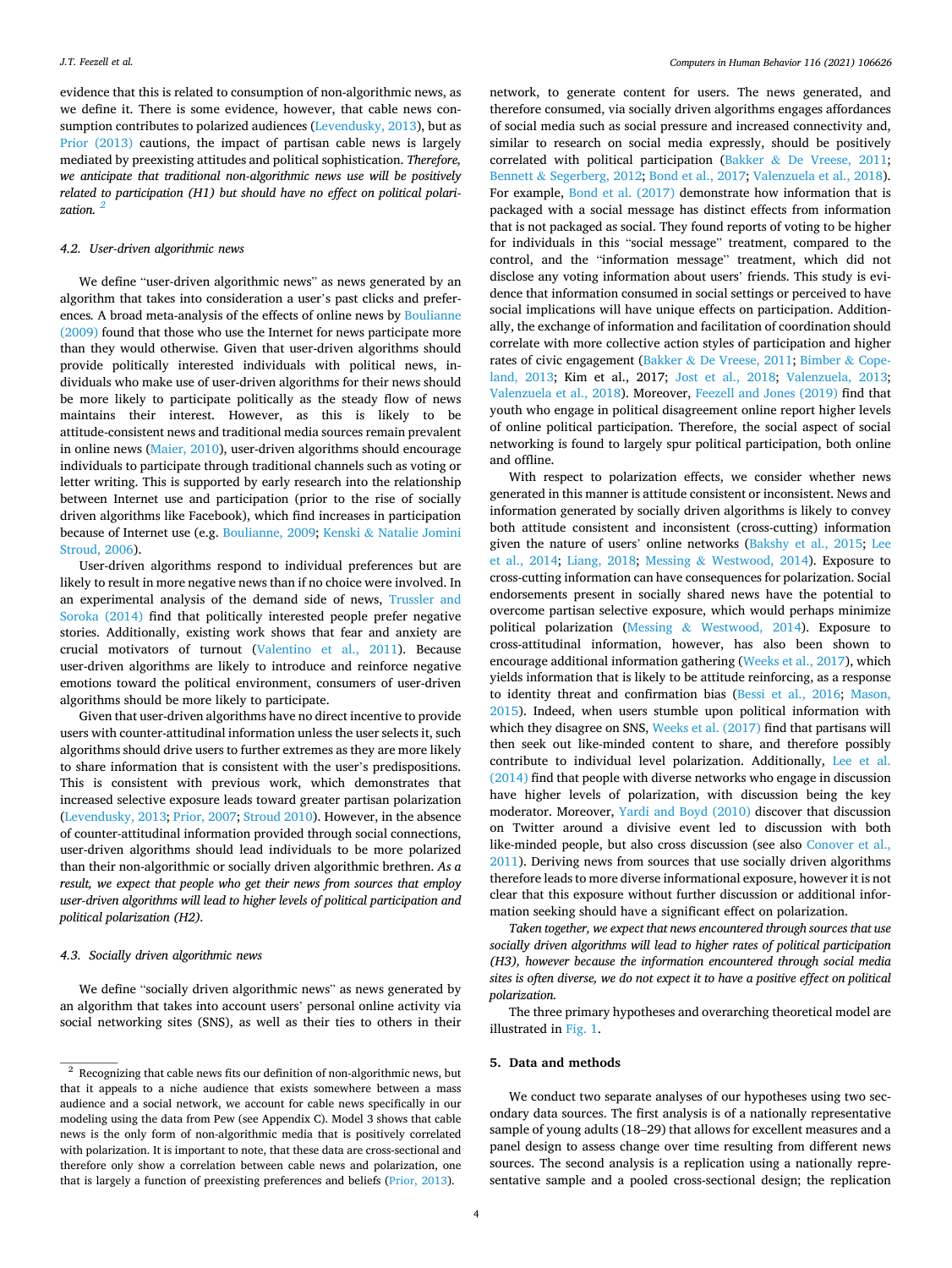<span id="page-4-0"></span>

**Fig. 1.** Primary hypotheses.

lacks a true panel design but lends external validity to our previous findings by surveying a more representative adult sample.

We begin by testing these relationships and the extent to which nonalgorithmic news differs from algorithm influenced news sources in predicting political behavior and polarization using the Youth Participatory Politics Survey (YPP) administered by GfK. The YPP survey is a nationally representative three-wave panel survey of young adults in the United States conducted between 2011 and 2015. The surveys were administered in both English and Spanish languages and include an over-sample of African Americans and Latinxs. This study uses waves 2 and 3 of the full panel. Wave 2 was surveyed from July–November 2013  $(N = 2,343)$ . Wave 3 was surveyed from June–November 2015 and retained 44% of the Wave 2 respondents ( $N = 1,033$ ). The Wave 2–3 panel consists of 1,033 respondents age 18–29 years of age.<sup>3</sup>

Our theoretical assumptions and hypotheses are not specific to young adults, however young adults are an interesting sample in their own right because, while often overlooked in research on media effects, young adults might be more susceptible to the impact and enduring effects of media exposure. Much younger youth age 15–25 are in their "formative" political years where the opinions and behaviors developed during this period can mature into long-lasting patterns of political engagement (Jennings & [Niemi, 1981](#page-9-0); Niemi & [Hepburn, 1995\)](#page-9-0). Recent work has identified distinct news repertoires among youth that are correlated with higher levels of participatory behavior [\(Edgerly, Thor](#page-9-0)son, & [Wells, 2018](#page-9-0)). Additionally, exposure to political information through social media, for example, can increase vote certainty among first-time voters ([Ohme et al., 2018\)](#page-9-0). While it is well established that it is important to cultivate healthy civic behaviors during one's formative years, the role that media play in predicting the political behavior of youth in particular - and therefore their political trajectory - remains understudied.

# *5.1. Measures*

We operationalize news sources according to three categories (See Appendix A for question wording). The first is *non-algorithmic news*, which is the same for every consumer and does not differ according to individual-level decisions or one's network composition. Nonalgorithmic news is measured by taking the average of four questions measuring the frequency of online or offline newspapers and magazines, TV, and radio use (Cronbach's Alpha = .82). The second is *user-driven algorithmic news*, which presents different content to the consumer based on their past behavior on the site or current selections. User-driven algorithmic news is measured by taking the average of two questions that measure the frequency of getting news from a news portal like Google news or a Yahoo homepage or from blogs or YouTube (Cronbach's Alpha = .62). The third category is *socially driven algorithmic news*, which offers idiosyncratic newsfeeds based on individual decisions constrained within a personal network. Socially driven algorithmic news is measured using one question about the frequency of getting news from social networking sites like Facebook and Twitter. Table 1 presents the descriptive statistics for the independent, dependent, and control variables used in this analysis and [Table 2](#page-5-0) describes which media make up each of our primary independent variables.

Hypotheses 1-3 address both political participation and political polarization as outcome variables. In this study, we run an exploratory analysis on three distinct forms of political participation. The first is *traditional political participation*, which is a count variable of five different forms of participation to which the respondents indicated they did (1) or did not (0) participate in during the last 12 months summed together (Cronbach's Alpha = .81). This variable includes forms of participation that are tied to a party or campaign such as donating money, working for a campaign, and attending a meeting. The second measure is *online political participation*, which describes political activity that takes place in an online setting. This variable is composed of six forms of online participation where frequency of participation is measured using a five-point scale of participation over the past 12 months (Cronbach's Alpha = .93). These individual measures, which were averaged, include following politicians on Facebook or Twitter, commenting or Tweeting about a candidate or issue, and signing up to receive information from candidates or a campaign online. The third measure of political participation is *civic engagement*. This a count variable that includes seven dichotomous measures of political engagement that are less tethered to political campaigns, including boycotting, buycotting, participating in protests, and being active in a group that addresses political issues that are summed together (Cronbach's Alpha  $=$  .78). (See Appendix A for question wording.).

We measure *political polarization* using an indicator of partisan bias that ranges from 0 to 100. This variable is calculated by taking the absolute value of the difference between two feeling thermometers (0–100) about the Democrat and Republican parties. A score of 100 indicates the highest level of partisan polarization, where a respondent favors one party (100) and dislikes the other (0); a low score indicates low levels of partisan polarization, where the difference between the two thermometer scores is smaller.

We include several control variables in order to better isolate the influence of the independent variables we are interested in. Because people tend to become more participatory as they grow older, we restrict

| Table |  |
|-------|--|
|-------|--|

| Descriptive statistics for YPP data. |  |  |  |
|--------------------------------------|--|--|--|
|--------------------------------------|--|--|--|

| Variable                                | Min.     | Max. | Mean  | SD    | N    |
|-----------------------------------------|----------|------|-------|-------|------|
| Age                                     | 18       | 29   | 23.66 | 3.51  | 909  |
| White                                   | $\Omega$ | 1    | 0.34  | 0.47  | 909  |
| Female                                  | $\Omega$ | 1    | 0.55  | 0.5   | 909  |
| Household Income                        | 1        | 19   | 10.78 | 4.88  | 885  |
| Education                               |          | 4    | 2.93  | 0.86  | 908  |
| Traditional Political Participation     | 0        | 5    | 0.27  | 0.83  | 893  |
| Online Political Participation          | 1        | 5    | 1.44  | 0.82  | 890  |
| Civic Engagement                        | 0        | 7    | 0.78  | 1.4   | 885  |
| Political Polarization (absolute value) | $\Omega$ | 100  | 35.62 | 31.02 | 1019 |
| <b>Political Interest</b>               | 1        | 4    | 2.26  | 0.88  | 889  |
| Non-algorithmic News                    | 1        | 8    | 2.38  | 1.62  | 888  |
| User Algorithm News                     | 1        | 8    | 2.14  | 1.62  | 889  |
| Social Algorithm News                   | 1        | 8    | 2.74  | 2.18  | 890  |

<sup>&</sup>lt;sup>3</sup> Additional details on the YPP survey can be found in Kahne and Bowyer [\(2018\)](#page-9-0).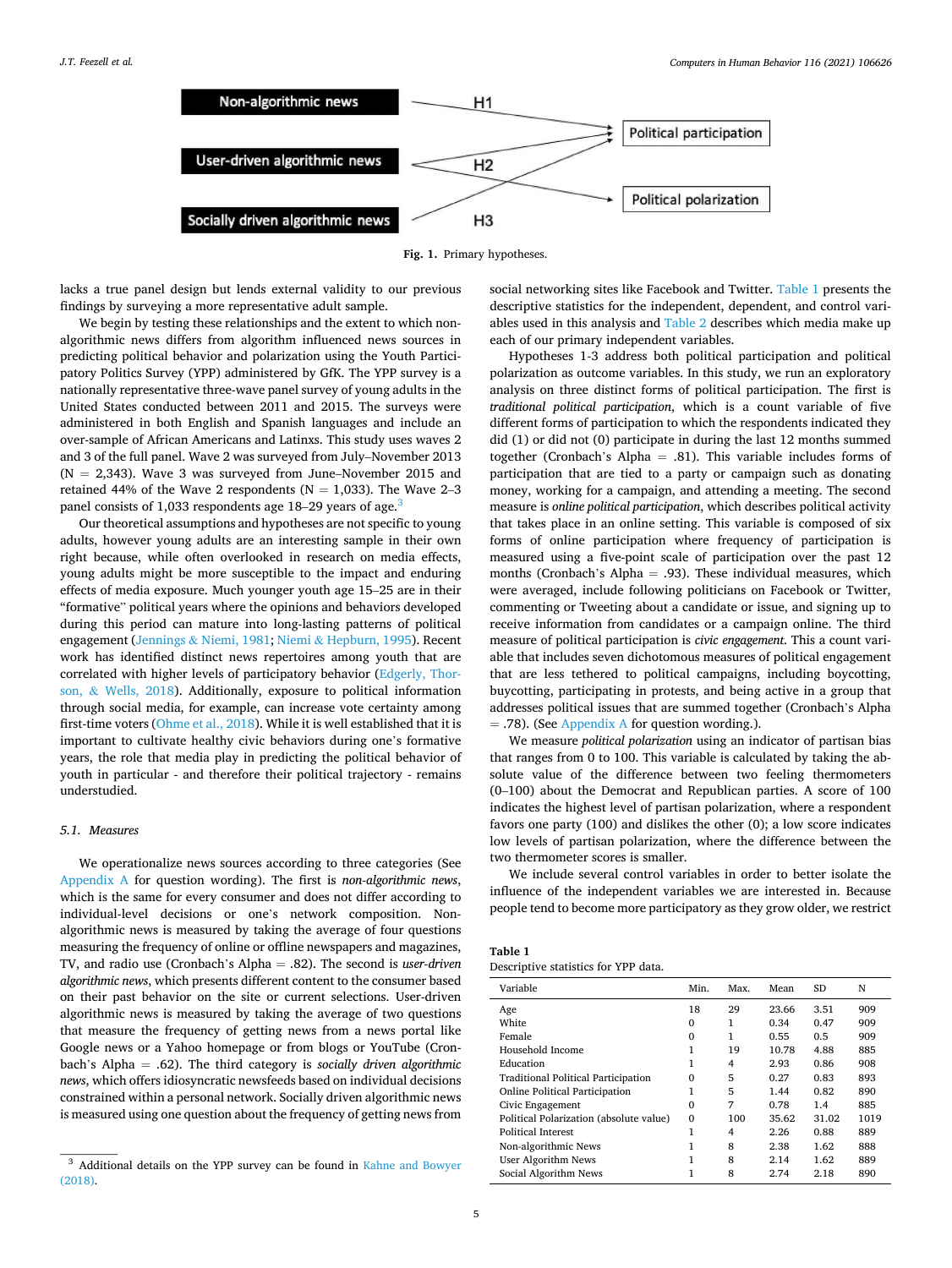#### <span id="page-5-0"></span>**Table 2**

News sources YPP data.

| Non-algorithmic News                                                          | TV or radio news; print newspaper or magazines<br>(accessed in hard copy and digitally via internet or cell<br>phone) |
|-------------------------------------------------------------------------------|-----------------------------------------------------------------------------------------------------------------------|
| User-Driven Algorithmic<br><b>News</b><br>Socially Driven<br>Algorithmic News | Portal news website (Google News) or news aggregator<br>(Yahoo), blogs or YouTube<br>Twitter or Facebook posts        |

our analysis to all subjects 18 years of age or older at the time of Wave 3 and control for age in the models. We also include control variables for race and gender to measure the influence of these factors on political engagement and polarization. Studies show that those with higher socioeconomic status are also more participatory ([Thorson et al., 2018](#page-10-0); [Verba, Schlozman, and Brady 1995](#page-10-0)), as a result we include control variables for household income and the respondent's level of education. We control for political interest using a 4-point measure of agreement with the statement "I am interested in political issues."

Last, given that these data are collected from a panel, which surveys the same people over time, we can observe within-subject change over time by controlling for prior levels of the dependent variable [\(Bartels,](#page-8-0)  [2006\)](#page-8-0). Therefore, all models presented in this paper include lagged dependent variables from T1 (Wave 2) when predicting the outcome variable at T2 (Wave 3).

# **6. Results**

[Table 3](#page-6-0) presents the findings from four models predicting three forms of political participation and political polarization. The results are also plotted in [Fig. 2.](#page-7-0) The models predicting traditional political participation and civic engagement use Poisson analysis to account for the count nature of the dependent variables. The models predicting online political participation and partisan polarization use OLS regression analysis. H1 proposed that non-algorithmic news would lead to higher levels of political participation among consumers but would not have an effect on political polarization. The findings in [Table 3](#page-6-0) indicate that nonalgorithmic news does not have a significant impact on any of the forms of political participation measured here or political polarization. This finding is somewhat surprising given the established literature that links news consumption to political engagement, however these results indicate that non-algorithmic news does not have a positive effect among young adults today who may be more accustomed to digital and interactive news sources (e.g. [Hao et al., 2014;](#page-9-0) c. f.; Bakker & [De Vreese,](#page-8-0)  [2011\)](#page-8-0). In summary, H1 is not supported as non-algorithmic media fail to predict both political participation and polarization in this study.

H2 proposes that people who encounter news through sites that employ user-driven algorithms will have higher rates of political participation and political polarization. This is expected because userdriven algorithms, though proprietary and opaque, use previous user decisions to determine future media provision in an effort to reinforce and maintain the attention of the user. Our findings here are somewhat mixed. User-driven algorithm sources positively predict traditional and online political participation, but we fail to reject the null hypothesis for civic engagement and political polarization. We conclude that news generated by user-driven algorithms successfully predicts political participation, in both the traditional and online forms, but does not impact the partisan polarization of the consumers. While we expected that the consumption of like-minded content produced by user-driven algorithms would reinforce partisanship, and therefore increase polarization, we did not find this to be the case. One limitation of our study exposed here is that while we assume user-driven algorithms generate politically consistent information, we cannot measure this with our survey. Alternatively, this finding may lend support for the thesis that exposure to diverse political views (which are less likely to be generated

by user-driven algorithms) is a mechanism for retreat into individuals' existing political beliefs, and therefore leads to more extreme viewpoints (e.g. [Lee et al., 2014\)](#page-9-0). But this is potentially inconsistent with our argument that exposure to different points of view on SNS might mitigate partisan polarization. These two hypotheses can coexist, as SNS allow for discussion, and "when coupled with more frequent discussions, the exposure to heterogeneous networks enhance awareness of rationales for both oppositional and congenial positions," and therefore discussion plays an important conditioning role in this relationship ([Lee](#page-9-0)  [et al., 2014,](#page-9-0) p. 708).

Finally, H3 states that people who consume news from socially driven algorithms will have higher levels of political participation but not polarization. H3 is supported in the findings reported in [Table 3](#page-6-0) for online political participation and civic engagement only. However, getting news from socially driven algorithmic sources does not predict higher levels of traditional political participation. As expected, assumed to be due largely to the diversity of information shared socially, socially driven algorithmic news does not predict increased political polarization. As noted above, discussion may moderate this relationship (e.g. [Lee](#page-9-0)  [et al., 2014\)](#page-9-0).

Overall, these findings suggest that getting news from sources that use algorithms, user-driven or socially driven, leads to an increase in some forms of political participation among those 18–29, but does not contribute to increased political polarization. Getting news from nonalgorithmic sources that do not consider user characteristics or social factors when determining their content, however, do not predict higher rates of political participation. Additionally, none of our independent variables predicts political polarization, or liking one political party over the other.

# **7. Replication of results**

Are the reviewed results simply a consequence of a young sample? Additionally, the questionable inclusion of blogs with YouTube in our measure for user-driven algorithms may be influencing the measure's effect on our outcome variables. To ascertain whether the findings hold with a nationally representative sample and without a measure of blog usage alongside YouTube access, we make use of the Pew Research Center's *American Trends Panel*. Drawing on waves 14, 16, 19 and 23 of the panel, we create a pooled cross-sectional dataset ( $N = 1734$ ) capable of replicating most of the analysis performed on the YPP panel. Taking place between January 2016 and August 2017, these waves ask relevant questions concerning news consumption habits, political participation, and polarization.

To recreate our independent variables, we make use of two questions asked in wave 14 of the *American Trends Panel.* To operationalize *nonalgorithmic news*, we create a variable which is the summation of the frequency of use of cable news, national TV news, local TV news, print newspapers, and radio news. To operationalize *user-driven news*, we use a question asking respondents if they use YouTube to get news – algorithm driven news compilation sites such as Google or Yahoo News were unfortunately not addressed in the survey. Finally, to operationalize *socially driven news* we create a variable which is the summation of using Facebook, Twitter, LinkedIn, Instagram, Vine, Tumblr and Snapchat for news (descriptive statistics can be found in Appendix B).

Turning to our dependent variables, to operationalize *traditional participation* we create an index variable using a question which offered respondents dichotomous options for whether they had attended a rally, volunteered for a campaign, displayed a button, sign or worn clothing related to a political campaign, contacted an elected official, contributed money to a candidate, or are a member of an organization which attempts to influence public policy or government (Cronbach's Alpha = 0.72). To measure *online political participation*, we make an index from two relevant questions (Cronbach's Alpha  $= 0.75$ ). The first asked respondents if posted links to political articles, posted their own thoughts or comments on politics, or reposted content from someone else. In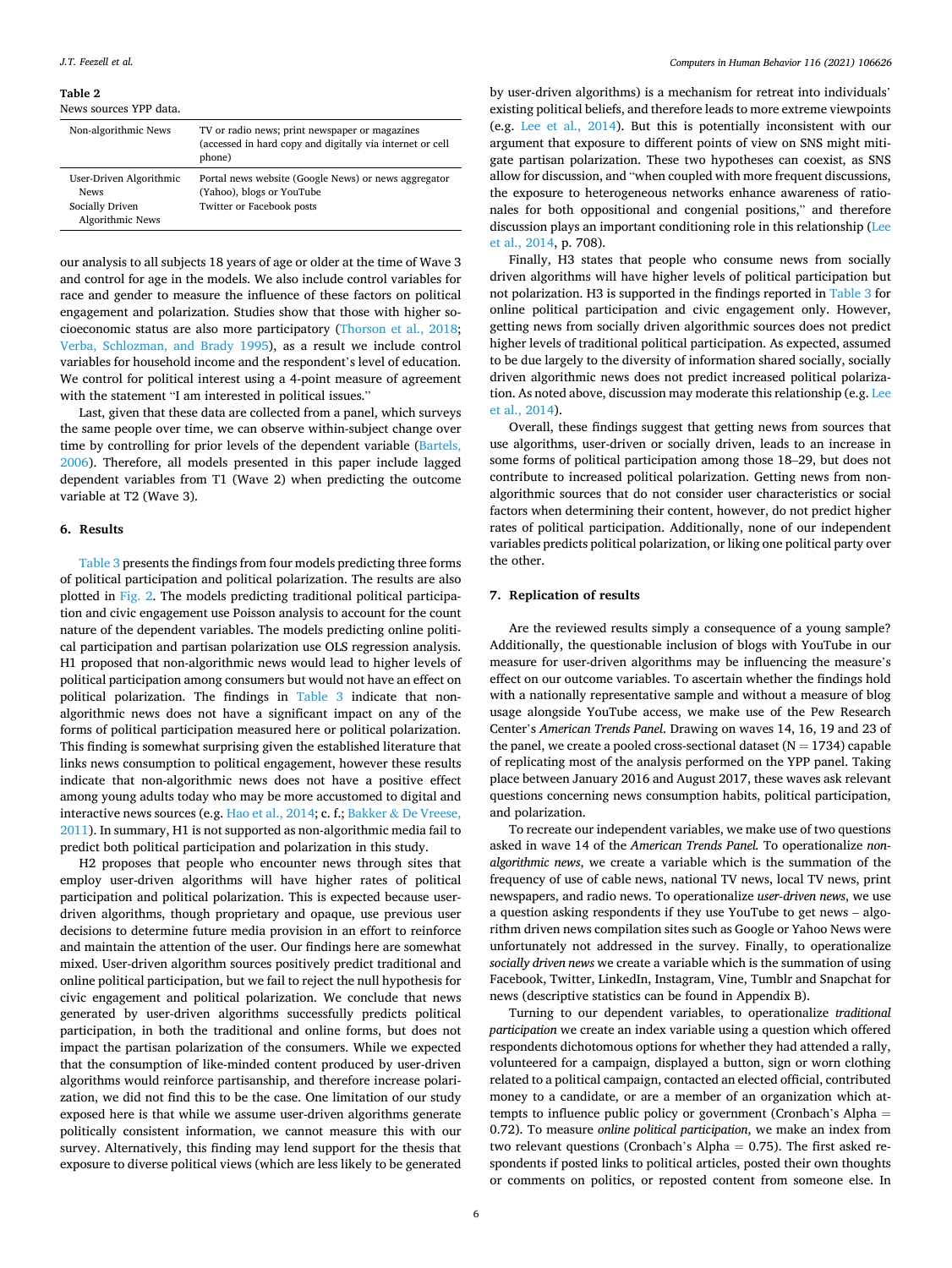#### <span id="page-6-0"></span>**Table 3**

Multivariate analysis at T2 of respondents 18 and older (YPP data).

|                                     | <b>Traditional Political Participation</b> | Online Political Participation | Civic Engagement | Partisan Polarization |
|-------------------------------------|--------------------------------------------|--------------------------------|------------------|-----------------------|
| Non-Algorithmic News                | 0.12                                       | 0.03                           | 0.03             | 0.63                  |
|                                     | (0.09)                                     | (0.03)                         | (0.08)           | (1.08)                |
| <b>User-Driven News</b>             | $0.24***$                                  | $0.07**$                       | 0.09             | 0.49                  |
|                                     | (0.10)                                     | (0.03)                         | (0.07)           | (1.08)                |
| Social-Driven News                  | 0.01                                       | $0.07***$                      | $0.11***$        | 0.12                  |
|                                     | (0.05)                                     | (0.02)                         | (0.04)           | (0.64)                |
| Age                                 | $-0.07**$                                  | $-0.00$                        | $-0.05***$       | 0.07                  |
|                                     | (0.03)                                     | (0.01)                         | (0.02)           | (0.39)                |
| White                               | $-0.01$                                    | $-0.01$                        | 0.17             | 1.4                   |
|                                     | (0.27)                                     | (0.08)                         | (0.16)           | (2.17)                |
| Female                              | 0.31                                       | $-0.07$                        | 0.11             | 3.22                  |
|                                     | (0.23)                                     | (0.06)                         | (0.14)           | (2.64)                |
| Household Income                    | $-0.05**$                                  | $-0.01$                        | $-0.02$          | $-0.15$               |
|                                     | (0.02)                                     | (0.01)                         | (0.01)           | (0.35)                |
| Education                           | $0.42**$                                   | $-0.02$                        | $0.19**$         | $-3.18$               |
|                                     | (0.11)                                     | $(-0.04)$                      | (0.08)           | (2.35)                |
| <b>Political Interest</b>           | $0.46***$                                  | $0.09**$                       | $0.27***$        | 1.19                  |
|                                     | (0.21)                                     | (0.04)                         | (0.10)           | (9.50)                |
| Traditional Pol. Participation (T1) | $0.52***$                                  |                                |                  |                       |
|                                     | (0.06)                                     |                                |                  |                       |
| Online Pol. Participation (T1)      |                                            | $0.24***$                      |                  |                       |
|                                     |                                            | (0.06)                         |                  |                       |
| Civic Engagement (T1)               |                                            |                                | $0.27***$        |                       |
|                                     |                                            |                                | (0.03)           |                       |
| Partisan Bias (T1)                  |                                            |                                |                  | $0.54***$             |
|                                     |                                            |                                |                  | (0.04)                |
| Constant                            | $-3.28***$                                 | $0.69***$                      | $-1.30**$        | 17.7                  |
|                                     | (0.82)                                     | (0.22)                         | (0.55)           | (9.50)                |
| Observations                        | 813                                        | 808                            | 793              | 810                   |
| R-squared                           |                                            | 0.324                          |                  | 0.30                  |
| Wald Chi-squared                    | 372.68                                     |                                | 366.47           |                       |

Notes: Robust standard errors in parentheses; \*\*\*p *<* 0.01, \*\*p *<* 0.05, \*p *<* 0.1.

addition, we use a question which asked respondents whether they follow any candidates or political figures on social media. These two questions, with all responses summed, result in our online participation index. Due to a lack of relevant survey questions, civic engagement is not replicated in this analysis. Finally, *political polarization* is again measured by taking the absolute value of the difference between a feeling thermometer concerning the Republican party and one concerning the Democratic party.

As with the previous analysis, controls are included for age, race, sex, income, formal education and political interest. Unlike the previous analysis using YPP data, we cannot include a lagged dependent variables in the analysis. While Pew continues to complete additional survey waves for their American Trends Panel, they substantively altered their media use questions too much in 2018—the most recently available year of data—for us to include them in this analysis. As such, our analysis of the ATP data is a pooled cross-sectional analysis and does not include lagged dependent variables.

The results of the second analysis are available in [Table 4.](#page-7-0) As traditional and online political participation are count variables, the first two models represent Poisson regression models. Political polarization is specified using a standard linear regression model, with all models using robust standard errors. The results of this analysis are largely reflective of the previous YPP results. Non-algorithmic news use is not a significant predictor of traditional political participation or political polarization, an identical result to our YPP analysis. Non-algorithmic news is, however, a significant predictor of *less* online political participation among this sample. This change may be due to the introduction of older generations to the analysis. User driven news remains a significant predictor of online political participation, but no is longer a significant predictor of traditional political participation. Curiously, user-driven news still fails to predict political polarization. Socially driven news continues to be a significant and positive predictor of online participation, but also predicts increased traditional participation among the more

representative sample.<sup>4</sup>

#### **8. Discussion**

In this paper we seek to define and understand the role that algorithms play in influencing political behavior and attitudes, specifically participation and polarization. However, news generated by algorithms has arguably lacked some conceptual clarity. Therefore, we begin by defining three primary ways in which people consume news today: through non-algorithmic news sources, through user-driven algorithmically generated sources, and through socially driven algorithmically generated sources. We describe each source and how the various inputs for each source should be expected to impact political behavior at the individual level, by relying on insights from previous scholarship. To assess the behavioral consequences of these three news sources, we conduct an exploratory analysis and find that getting news from sites that use socially driven or user-driven algorithms to generate content corresponds with higher levels of political participation - especially online - but that getting news from non-algorithmic sources does not. We also find that neither non-algorithmic nor algorithmically generated news contribute to higher levels of partisan polarization. Given that algorithmically generated news is trained in part by individual-level media selectivity, we suggest there is something unique to this mode that influences political participation. However, we also find that the type of algorithm employed yields important variation in the expression of political behaviors.

Unlike previous work that differentiates between news seekers and

<sup>4</sup>Because partisan polarization and cable news consumption are highly correlated, we disaggregated the non-algorithmic news variable to examine each source of news specifically. The table in Appendix C reports these results and shows that cable news is a positive and significant predictor of polarization.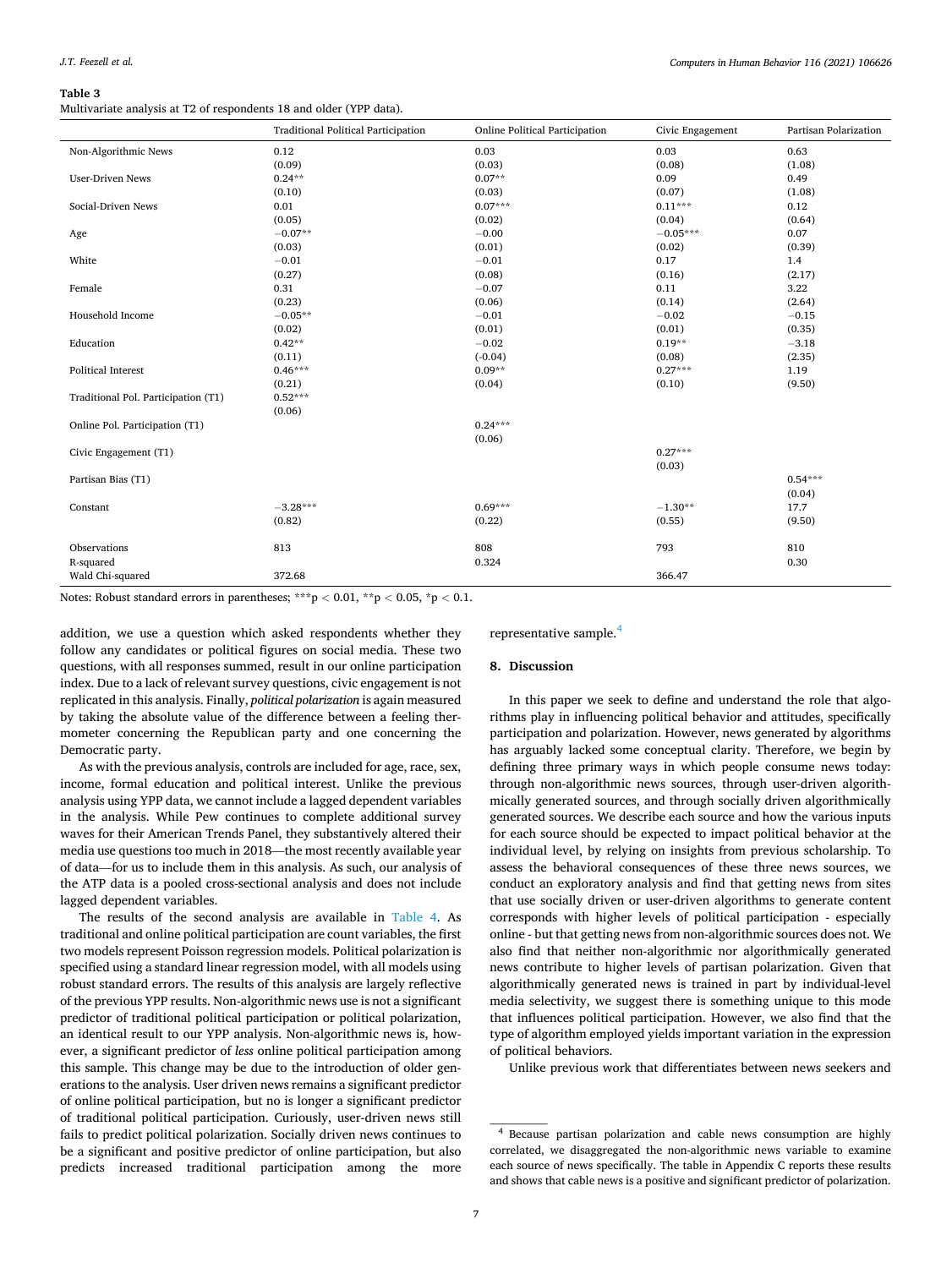<span id="page-7-0"></span>

**Fig. 2.** Coefficient plots of multivariate analysis of respondents 18 and older (YPP data).

| Table 4                                             |  |
|-----------------------------------------------------|--|
| Multivariate analysis of Pew American trends panel. |  |

|                                   | <b>Traditional Political</b><br>Participation | Online Political<br>Participation | Political<br>Polarization |
|-----------------------------------|-----------------------------------------------|-----------------------------------|---------------------------|
| Non-algorithmic<br><b>News</b>    | 0.0367                                        | $-0.0972*$                        | 0.0375                    |
|                                   | (0.0487)                                      | (0.0387)                          | (1.204)                   |
| <b>User Driven</b><br><b>News</b> | $-0.00907$                                    | $0.186***$                        | $-1.048$                  |
|                                   | (0.0576)                                      | (0.0402)                          | (1.457)                   |
| Socially Driven<br><b>News</b>    | $0.101***$                                    | $0.491***$                        | 0.0792                    |
|                                   | (0.0272)                                      | (0.0243)                          | (0.705)                   |
| Age                               | $0.135***$                                    | $-0.00526$                        | $3.440***$                |
|                                   | (0.0354)                                      | (0.0275)                          | (0.872)                   |
| White                             | 0.0324                                        | $-0.0718$                         | $-0.779$                  |
|                                   | (0.0838)                                      | (0.0588)                          | (1.952)                   |
| Female                            | 0.0588                                        | 0.0543                            | 1.361                     |
|                                   | (0.0588)                                      | (0.0482)                          | (1.509)                   |
| Family Income                     | 0.0196                                        | $-0.0214*$                        | 0.378                     |
|                                   | (0.0144)                                      | (0.0107)                          | (0.342)                   |
| College                           | $0.295***$                                    | $-0.0222$                         | 2.298                     |
| Graduate                          |                                               |                                   |                           |
|                                   | (0.0661)                                      | (0.0506)                          | (1.592)                   |
| <b>Political Interest</b>         | $0.626***$                                    | $0.432***$                        | 9.195***                  |
|                                   | (0.0498)                                      | (0.0359)                          | (1.009)                   |
| Constant                          | $-3.043***$                                   | $-2.187***$                       | $-4.186$                  |
|                                   | (0.225)                                       | (0.173)                           | (4.542)                   |
| Observations                      | 1734                                          | 1734                              | 1734                      |
| R <sub>2</sub>                    | 0.096                                         | 0.15                              | 0.089                     |

Notes: Robust standard errors in parentheses; \*p *<* 0.05, \*\*p *<* 0.01, \*\*\**p <* 0.001.

news avoiders ([Delli Carpini](#page-9-0) & Keeter, 1996; [Prior, 2013\)](#page-9-0), or new versus old media (Bakker & [De Vreese, 2011](#page-8-0); [Hao et al., 2014](#page-9-0)) this study focuses on the variation within news seekers according to their news delivery mode, by drawing conceptual distinctions between algorithmically generated news, (e.g. [Edgerly, Vraga, et al., 2018;](#page-9-0) [Sal-](#page-9-0)daña et al., 2015; Smith & [Searles, 2013\)](#page-9-0). Using two nationally representative datasets we find that using news sources that employ user-driven algorithms to determine their content leads to higher levels of traditional and online political participation. We suspect that this is because users are presented with a greater proportion of stories that appeal to their interests based on their preferences indicated via previous selectivity. User-based algorithms tend to produce more homogenous collections of stories than non-algorithmic media ([Boczkow](#page-8-0)[ski, 2010\)](#page-8-0), which may make it cognitively easier for a user to approach and interact with this platform, but could limit the breadth of their story exposure and potentially restrict the knowledge base they bring with them into higher rates of political participation.

We also find that attending to news sources that use socially driven algorithms leads to higher levels of online political participation and civic engagement, but not traditional political participation. For the most part, this finding is as expected as information encountered on social media sites is often shared by people we know and trust making us more likely to read it and act on it within the online environment ([Anspach, 2017\)](#page-8-0). Socially shared news also encourages the exchange of information, discussion ([Lee et al., 2014](#page-9-0)), and facilitates coordination, making collective action and civic engagement easier and more common (e.g. Bimber & [Copeland, 2013](#page-8-0); [de Zuniga et al., 2016;](#page-10-0) [Jost et al., 2018](#page-9-0); [Valenzuela, 2013](#page-10-0)). We are surprised, however, to find that news from socially driven algorithmic sites does not lead to higher levels of traditional political participation. Previous research finds that there are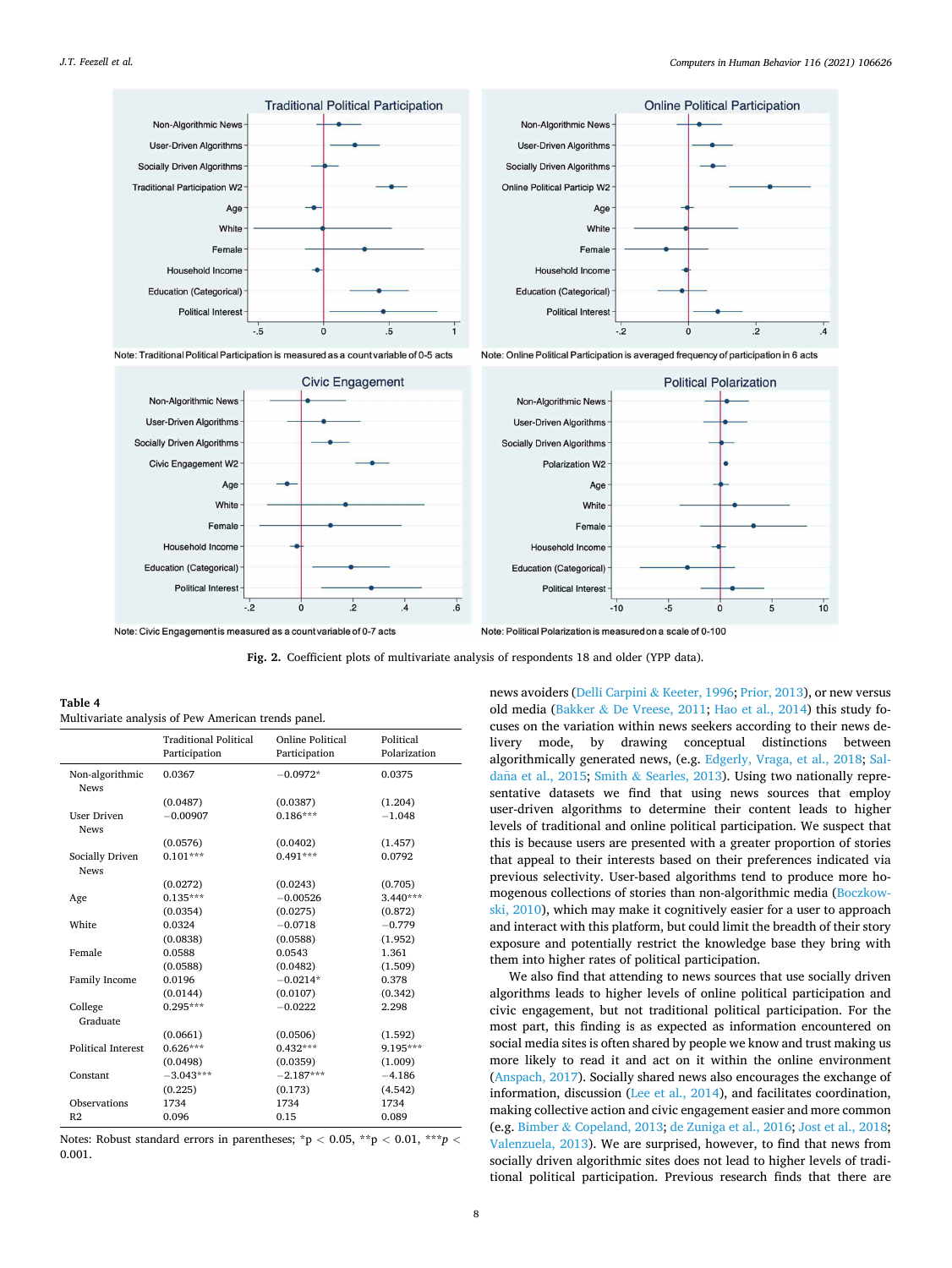<span id="page-8-0"></span>certain messages conveyed through social media sites that can increase voting ([Bond et al., 2017](#page-9-0)), but general exposure to news generated by socially driven algorithms does not have the same effect.

Surprisingly, we find that people who use non-algorithmic sources of news, which present the same content to all consumers, does not lead to higher levels of traditional or online participation or civic engagement. This finding suggests to us that it is important to exercise caution when making general statements about the strong tie between traditional news consumption and political engagement because it does not always convey.

Finally, we do not find that any of our media sources predict increased political polarization. The impetus of this paper came from an opinion piece written by Zeynep Tufekci titled "You Tube: The Great Radicalizer" (Tufekci 2018) in which she describes her slow descent on YouTube from videos about Donald Trump to auto-play suggestions for videos that contain white supremacist content. It struck us that algorithms may be behind some of the political discord and partisan affect that we see today. This resonated with our scholarly guts and we expected to find a strong relationship between user-driven algorithmic news and partisan polarization. But we do not. Neither non-algorithmic news nor either conception of algorithmic news we assess predict higher levels of partisan polarization in this study. This finding suggests to us that partisan polarization is likely driven by other established phe-nomenon such as general dislike of the parties (Klar & [Krupnikov, 2016](#page-9-0); [Klar et al., 2018\)](#page-9-0), increasing affective polarization [\(Iyengar et al., 2012](#page-9-0)), or general partisan extremity (Abramowitz, 2010) – phenomenon that media may play an indirect, but perhaps not a direct, role in. Media platforms, especially social media platforms, can certainly facilitate these phenomena such as dislike or negative partisanship, but may not, on their own, be the source of polarizing beliefs.

Of note, consistent across the first and second analysis, we find that algorithmically generated news (user-driven and socially driven) is a strong predictor of higher rates of online political participation. While there is slight variation among the other results, this relationship is persistent; those who consume algorithmically generated news are more likely to be politically participatory online. As algorithmically generated news sources are likely to continue to grow in popularity given the sheer abundance of information, this could also continue to grow rates of on online engagement; While that is significant on its own, this may also have positive downstream effects on other more traditional forms of political engagement (Bode, 2017; [Boulianne and Theocharis 2020](#page-9-0); [Lane et al., 2017;](#page-9-0) [de Zuniga, Barnidge and Scherman 2016\)](#page-10-0).

In sum, algorithms – the engines of our online lives – remain largely black boxes. This paper explores one potential dimension along which we might expect algorithms to differ – in their inputs – and explores whether these different types of algorithms relate to different political behaviors and beliefs. While we make informed assumptions regarding the intention of these algorithms, reverse engineering to determine exactly what the creators aim to promote is nearly impossible to do because it involves so many individual, social, and random variables ([Diakopoulos, 2015](#page-9-0); [Rieder et al., 2018\)](#page-9-0). An alternative approach is to analyze the output of algorithms across platforms, or content analysis, to study general trends to see how they compare (see [Munger](#page-9-0) & Phillips, [2020,](#page-9-0) for example). Future research is needed to understand whether the stated goals of their creators match the content provided to users. We operate on the basis that algorithms above all are designed to maintain user attention, however perhaps media have other intentions in mind. While algorithms are proprietary and highly protected, interviews and qualitative research might be informative here. Additional exploration is also needed to understand whether algorithms emphasize human biases as we expect, and whether certain differences in individual personalities and tendencies lead algorithms to have differential effects. Panel surveys designed with both comprehensive media usage and psychological batteries would allow for initial exploration of these interactions.

Finally, this study relies on the combination of two slightly imperfect survey datasets to test our hypotheses. The YPP dataset is a panel design

with excellent measures of our variables of interest allowing us to observe individual level change over time. However, the YPP sample is of young adults age 18–29 and this limits generalizability to older age groups. Therefore, as a robustness test and to increase generalizability of our findings, we replicate the analysis using the Pew American Trends Panel, which is a nationally representative survey of adults. This dataset allows for a broader sample but lacks a true panel for the measures we are interested in, resulting in a pooled cross-section lacking a longitudinal analysis. The findings from our initial analysis of the YPP dataset were replicated using the Pew ATP data, however, the analysis would have ideally been run on one nationally representative sample of adults. Alternatively, an experimental design would be beneficial allowing for better isolation of the independent variables.

#### **Credit author statement**

Jessica T. Feezell: Conceptualization, Methodology, Formal analysis, Writing, Visualization, Project administration. John K. Wagner: Conceptualization, Methodology, Formal analysis, Writing. Meredith Conroy: Conceptualization, Methodology, Writing.

#### **Acknowledgements**

The authors are grateful to Jennifer Oser, Stuart Soroka, Kjerstin Thorson, and David Weiss who were generous with their time by reading earlier drafts. Any faults that remain are our own.

# **Appendix A. Supplementary data**

Supplementary data to this article can be found online at [https://doi.](https://doi.org/10.1016/j.chb.2020.106626)  [org/10.1016/j.chb.2020.106626.](https://doi.org/10.1016/j.chb.2020.106626)

#### **References**

- Abramowitz, A. (2010). *[The disappearing center: Engaged citizens, polarization, and](http://refhub.elsevier.com/S0747-5632(20)30373-3/sref1)  American democracy*[. Yale University Press.](http://refhub.elsevier.com/S0747-5632(20)30373-3/sref1)
- [Altheide, D. L. \(1997\). The news media, the problem frame, and the production of fear.](http://refhub.elsevier.com/S0747-5632(20)30373-3/sref2)  *[The Sociological Quarterly, 38](http://refhub.elsevier.com/S0747-5632(20)30373-3/sref2)*(4), 647–668.
- [Anspach, N. M. \(2017\). The new personal influence: How our Facebook friends influence](http://refhub.elsevier.com/S0747-5632(20)30373-3/sref3)  the news we read. *[Political Communication, 34](http://refhub.elsevier.com/S0747-5632(20)30373-3/sref3)*(4), 590–606.
- [Bagdikian, B. H. \(2004\).](http://refhub.elsevier.com/S0747-5632(20)30373-3/sref4) *The new media monopoly*. Boston: Beacon Press.
- [Bail, C. A. \(2016\). Emotional feedback and the viral spread of social media messages](http://refhub.elsevier.com/S0747-5632(20)30373-3/sref5) about autism spectrum disorders. *[American Journal of Public Health, 106](http://refhub.elsevier.com/S0747-5632(20)30373-3/sref5)*(7), [1173](http://refhub.elsevier.com/S0747-5632(20)30373-3/sref5)–1180.
- [Bakker, T. P., & De Vreese, C. H. \(2011\). Good news for the future? Young people,](http://refhub.elsevier.com/S0747-5632(20)30373-3/sref6) [internet use, and political participation.](http://refhub.elsevier.com/S0747-5632(20)30373-3/sref6) *Communication Research, 38*(4), 451–470.
- [Bakshy, E., Rosenn, I., Marlow, C., & Adamic, L. \(2012\). The role of social networks in](http://refhub.elsevier.com/S0747-5632(20)30373-3/sref7)  information diffusion. In *[In Proceedings of the 21st international Conference on world](http://refhub.elsevier.com/S0747-5632(20)30373-3/sref7) wide web* [\(Vols. 519](http://refhub.elsevier.com/S0747-5632(20)30373-3/sref7)–28). ACM.
- [Bakshy, E., Solomon, M., & Adamic, L. A. \(2015\). Exposure to ideologically diverse news](http://refhub.elsevier.com/S0747-5632(20)30373-3/sref8)  [and opinion on Facebook.](http://refhub.elsevier.com/S0747-5632(20)30373-3/sref8) *Science, 348*, 1130–1132.
- [Bartels, L. M. \(2006\). Three virtues of panel data for the analysis of campaign effects.](http://refhub.elsevier.com/S0747-5632(20)30373-3/sref9)  *[Capturing campaign effects](http://refhub.elsevier.com/S0747-5632(20)30373-3/sref9)*, 134–163.
- [Baumgartner, J. C., & Morris, J. S. \(2010\). MyFaceTube politics: Social networking web](http://refhub.elsevier.com/S0747-5632(20)30373-3/sref10)  [sites and political engagement of young adults.](http://refhub.elsevier.com/S0747-5632(20)30373-3/sref10) *Social Science Computer Review, 28*  [\(1\), 24](http://refhub.elsevier.com/S0747-5632(20)30373-3/sref10)–44.

[Beam, M. A. \(2014\). Automating the news: How personalized news recommender system](http://refhub.elsevier.com/S0747-5632(20)30373-3/sref11)  [design choices impact news reception.](http://refhub.elsevier.com/S0747-5632(20)30373-3/sref11) *Communication Research, 41*(8), 1019–1041. Bennett, W. L. (2012). *[News: The politics of illusion](http://refhub.elsevier.com/S0747-5632(20)30373-3/sref13)* (9th ed.). Boston: Longman.

- [Bennett, W. L., & Segerberg, A. \(2012\). The logic of connective action: Digital media and](http://refhub.elsevier.com/S0747-5632(20)30373-3/sref14)  [the personalization of contentious politics.](http://refhub.elsevier.com/S0747-5632(20)30373-3/sref14) *Information, Communication & Society, 15*  [\(5\), 739](http://refhub.elsevier.com/S0747-5632(20)30373-3/sref14)–768.
- [Berger, J., & Milkman, K. L. \(2012\). What makes online content viral?](http://refhub.elsevier.com/S0747-5632(20)30373-3/sref15) *Journal of [Marketing Research, 49](http://refhub.elsevier.com/S0747-5632(20)30373-3/sref15)*(2), 192–205.
- [Bessi, A., Zollo, F., Del Vicario, M., Puliga, M., Antonio Scala, Guido, C., Uzzi, B., &](http://refhub.elsevier.com/S0747-5632(20)30373-3/sref16) [Walter, Q. \(2016\). Users polarization on Facebook and youtube.](http://refhub.elsevier.com/S0747-5632(20)30373-3/sref16) *PloS One, 11*, 8.
- [Bimber, B., & Copeland, L. \(2013\). Digital media and traditional political participation](http://refhub.elsevier.com/S0747-5632(20)30373-3/sref17) over time in the U.S. *[Journal of Information Technology](http://refhub.elsevier.com/S0747-5632(20)30373-3/sref17) & Politics, 10*(2), 125–137. Boczkowski, P. J. (2010). *[News at work: Imitation in an Age of information abundance](http://refhub.elsevier.com/S0747-5632(20)30373-3/sref18)*.
- [Chicago ; London: The University of Chicago Press.](http://refhub.elsevier.com/S0747-5632(20)30373-3/sref18) [Bode, L. \(2015\). Political news in the news feed: Learning politics from social media.](http://refhub.elsevier.com/S0747-5632(20)30373-3/sref19)
- *[Mass Communication](http://refhub.elsevier.com/S0747-5632(20)30373-3/sref19) & Society, 22*(1), 1–25.

[Bode, L. \(2017\). Gateway political behaviors: The frequency and consequences of low](http://refhub.elsevier.com/S0747-5632(20)30373-3/sref20)[cost political engagement on social media.](http://refhub.elsevier.com/S0747-5632(20)30373-3/sref20) *Social Media and Society, 3*(4), 1–10.

[Bolsen, T., & Leeper, T. J. \(2013\). Self-interest and attention to news among issue](http://refhub.elsevier.com/S0747-5632(20)30373-3/sref21)  publics. *[Political Communication, 30](http://refhub.elsevier.com/S0747-5632(20)30373-3/sref21)*(3), 329–348.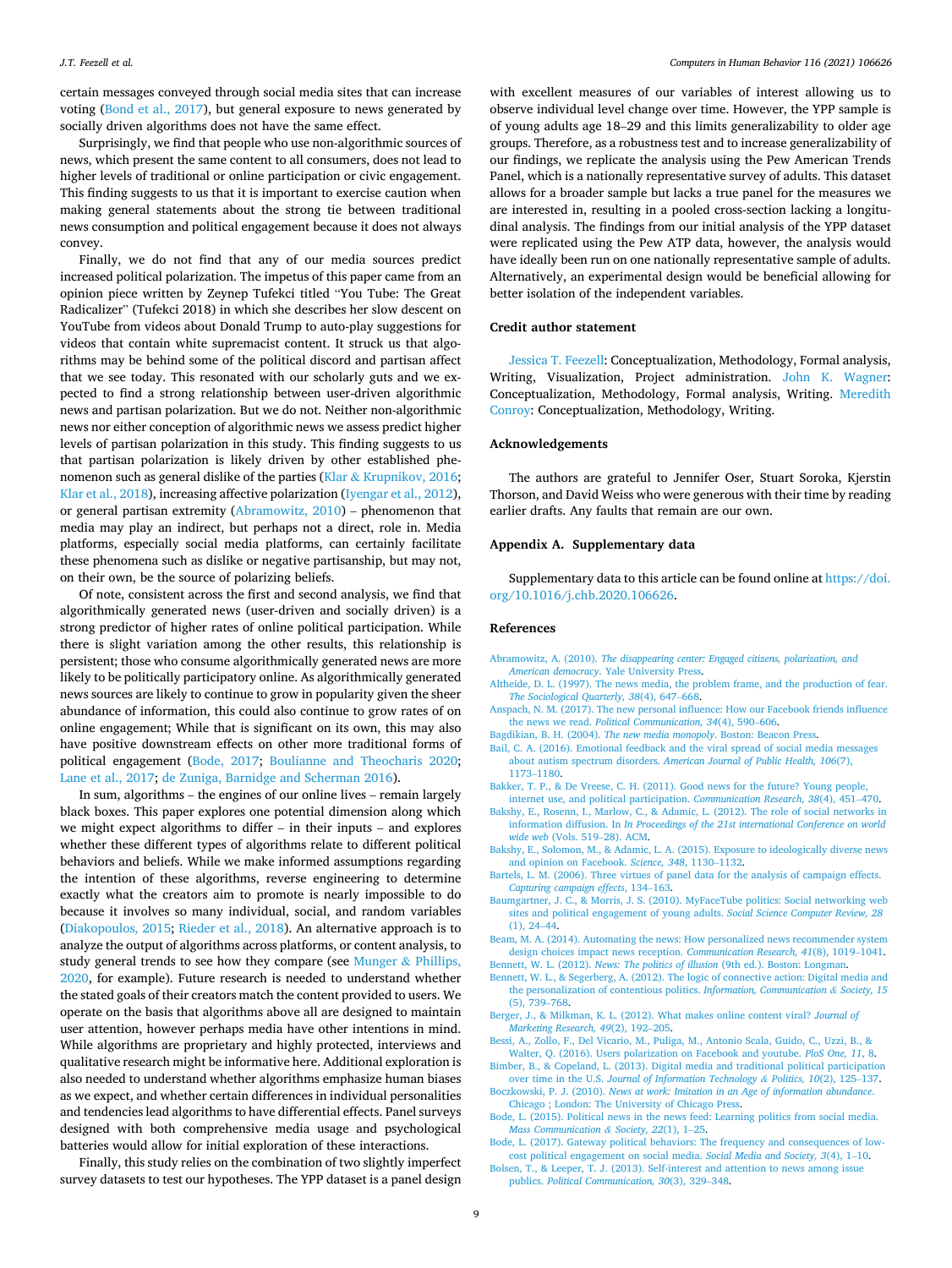<span id="page-9-0"></span>[Bond, R. M., Jaime Settle, C. J., Fariss, J., Jones, J., & Fowler, J. H. \(2017\). Social](http://refhub.elsevier.com/S0747-5632(20)30373-3/sref22)  [endorsement cues and political participation.](http://refhub.elsevier.com/S0747-5632(20)30373-3/sref22) *Political Communication, 34*, 216–281.

[Boulianne, S. \(2009\). Does internet use affect engagement? A meta-analysis of research.](http://refhub.elsevier.com/S0747-5632(20)30373-3/sref23)  *[Political Communication, 26](http://refhub.elsevier.com/S0747-5632(20)30373-3/sref23)*(2), 193–211.

- [Boulianne, S., & Theocharis, Y. \(2020\). Young people, digital media, and engagement: A](http://refhub.elsevier.com/S0747-5632(20)30373-3/sref24)  meta-analysis of research. *[Social Science Computer Review, 38](http://refhub.elsevier.com/S0747-5632(20)30373-3/sref24)*(2), 111–127.
- Brundidge, J. (2010). Encountering 'difference' [in the contemporary public sphere: The](http://refhub.elsevier.com/S0747-5632(20)30373-3/sref25)  [contribution of the internet to the heterogeneity of political discussion networks.](http://refhub.elsevier.com/S0747-5632(20)30373-3/sref25)  *[Journal of Communication, 60](http://refhub.elsevier.com/S0747-5632(20)30373-3/sref25)*, 680–700.
- [Child, J. T., & Petronio, S. \(2011\). Unpacking the paradoxes of privacy in CMC](http://refhub.elsevier.com/S0747-5632(20)30373-3/sref28)  [relationships: The challenges of blogging and relational communication on the](http://refhub.elsevier.com/S0747-5632(20)30373-3/sref28) [internet. In K. B. Wright, & L. M. Webb \(Eds.\),](http://refhub.elsevier.com/S0747-5632(20)30373-3/sref28) *Computer-mediated communication in personal relationships* (pp. 21–[40\). New York: Peter Lang](http://refhub.elsevier.com/S0747-5632(20)30373-3/sref28).
- [Child, J. T., & Petronio, S. \(2015\). Privacy management matters in digital family](http://refhub.elsevier.com/S0747-5632(20)30373-3/sref29)  communication. In C. J. Bruess (Ed.), *[Family Communication in the Age of Digital and](http://refhub.elsevier.com/S0747-5632(20)30373-3/sref29)  social media* (pp. 32–[54\). New York: Peter Lang.](http://refhub.elsevier.com/S0747-5632(20)30373-3/sref29)
- [Conover, M. D., Ratkiewicz, J., Francisco, M., Gon](http://refhub.elsevier.com/S0747-5632(20)30373-3/sref30)ςalves, B., Flammini, A., & Menczer, F. (2011). *[Political polarization on twitter](http://refhub.elsevier.com/S0747-5632(20)30373-3/sref30)*. AAAI.
- [Conroy, M., Feezell, J., & Guerrero, M. \(2012\). Facebook and political engagement: A](http://refhub.elsevier.com/S0747-5632(20)30373-3/sref31)  [study of online group membership and offline political engagement.](http://refhub.elsevier.com/S0747-5632(20)30373-3/sref31) *Computers in [Human Behavior, 28](http://refhub.elsevier.com/S0747-5632(20)30373-3/sref31)*, 1535–1546.
- [Cotter, K., Cho, J., & Rader, E. \(2017\). Explaining the news feed algorithm: An analysis of](http://refhub.elsevier.com/S0747-5632(20)30373-3/sref32)  the news feed fyi blog. In *[In Proceedings of the 2017 CHI conference extended Abstracts](http://refhub.elsevier.com/S0747-5632(20)30373-3/sref32)  [on human Factors in computing systems](http://refhub.elsevier.com/S0747-5632(20)30373-3/sref32)* (Vols. 1553–60). ACM.
- Covington, P., Adams, J., & Sargin, E. (2016). Deep neural networks for YouTube recommendations. In *Proceedings of the 10th ACM conference on recommender systems - RecSys '16*. Boston, Massachusetts, USA: ACM Press, 191–98 [http://dl.acm.org/c](http://dl.acm.org/citation.cfm?doid=2959100.2959190) itation.cfm?doid=[2959100.2959190.](http://dl.acm.org/citation.cfm?doid=2959100.2959190) (Accessed 24 July 2019).
- Delli Carpini, M. X., & Keeter, S. (1996). *[What Americans know about politics and why it](http://refhub.elsevier.com/S0747-5632(20)30373-3/sref34)  matters*[. Yale University Press](http://refhub.elsevier.com/S0747-5632(20)30373-3/sref34).
- [DeVito, M. A. \(2017\). From editors to algorithms: A values-based approach to](http://refhub.elsevier.com/S0747-5632(20)30373-3/sref35) [understanding story selection in the Facebook news feed.](http://refhub.elsevier.com/S0747-5632(20)30373-3/sref35) *Digital Journalism, 5*(6), 753–[773](http://refhub.elsevier.com/S0747-5632(20)30373-3/sref35).
- [Diakopoulos, N. \(2015\). Algorithmic accountability: Journalistic investigation of](http://refhub.elsevier.com/S0747-5632(20)30373-3/sref36) [computational power structures.](http://refhub.elsevier.com/S0747-5632(20)30373-3/sref36) *Digital Journalism, 3*(3), 398–415. [Druckman, J. N. \(2005\). Media matters: How newspapers and television news cover](http://refhub.elsevier.com/S0747-5632(20)30373-3/sref37)
- [campaigns and influence voters.](http://refhub.elsevier.com/S0747-5632(20)30373-3/sref37) *Political Communication, 22*(4), 463–481.
- [Edgerly, S., Thorson, K., & Wells, C. \(2018\). Young citizens, social media, and the](http://refhub.elsevier.com/S0747-5632(20)30373-3/sref38)  [dynamics of political learning in the U.S. Presidential primary election.](http://refhub.elsevier.com/S0747-5632(20)30373-3/sref38) *American [Behavioral Scientist, 62](http://refhub.elsevier.com/S0747-5632(20)30373-3/sref38)*(8), 1042–1060.
- [Edgerly, S., Vraga, E. K., Bode, L., Thorson, K., & Thorson, E. \(2018\). New media, new](http://refhub.elsevier.com/S0747-5632(20)30373-3/sref39)  [relationship to participation? A closer look at youth news repertories and political](http://refhub.elsevier.com/S0747-5632(20)30373-3/sref39)  participation. *Journalism & [Mass Communication Quarterly, 95](http://refhub.elsevier.com/S0747-5632(20)30373-3/sref39)*(1), 192–212.
- [Ellison, N., Steinfeld, C., & Lampe, C. \(2007\). The benefits of Facebook](http://refhub.elsevier.com/S0747-5632(20)30373-3/optlfhzCf4mES) "friends: Social capital and college students' [use of online social network sites.](http://refhub.elsevier.com/S0747-5632(20)30373-3/optlfhzCf4mES) *Journal of computer[mediated communication, 12](http://refhub.elsevier.com/S0747-5632(20)30373-3/optlfhzCf4mES)*(4), 1143–1168.
- [Entman, R. M., & Usher, N. \(2018\). Framing in a fractured democracy: Impacts of digital](http://refhub.elsevier.com/S0747-5632(20)30373-3/sref40)  [technology on ideology, power, and cascading network activiation.](http://refhub.elsevier.com/S0747-5632(20)30373-3/sref40) *Journal of [Communication, 68](http://refhub.elsevier.com/S0747-5632(20)30373-3/sref40)*, 298–308.
- Facebook. (2019b). Facebook reports third quarter 2019 results. Menlo Park, CA [https](https://investor.fb.com/investor-news/press-release-details/2019/Facebook-Reports-Third-Quarter-2019-Results/default.aspx) [://investor.fb.com/investor-news/press-release-details/2019/Facebook-Reports-](https://investor.fb.com/investor-news/press-release-details/2019/Facebook-Reports-Third-Quarter-2019-Results/default.aspx)[Third-Quarter-2019-Results/default.aspx.](https://investor.fb.com/investor-news/press-release-details/2019/Facebook-Reports-Third-Quarter-2019-Results/default.aspx)
- [Feezell, J. T. \(2017\). Agenda setting through social media: The importance of incidental](http://refhub.elsevier.com/S0747-5632(20)30373-3/sref43)  [news exposure and social filtering in the digital era.](http://refhub.elsevier.com/S0747-5632(20)30373-3/sref43) *Political Research Quarterly, 71*  [\(2\), 482](http://refhub.elsevier.com/S0747-5632(20)30373-3/sref43)–494.
- [Feezell, J. T., & Jones, J. L. \(2019\). Disagreement without deterrence: The importance of](http://refhub.elsevier.com/S0747-5632(20)30373-3/sref44)  [the setting for the study of political disagreement and participation of youth.](http://refhub.elsevier.com/S0747-5632(20)30373-3/sref44)  *[American Politics Research, 47](http://refhub.elsevier.com/S0747-5632(20)30373-3/sref44)*(4), 915–946.
- [Fletcher, R., & Nielsen, R. K. \(2017\). Are news audiences increasingly fragmented? A](http://refhub.elsevier.com/S0747-5632(20)30373-3/sref45)  [cross-national comparative analysis of cross-platform news audience fragmentation](http://refhub.elsevier.com/S0747-5632(20)30373-3/sref45) and duplication. *[Journal of Communication, 67](http://refhub.elsevier.com/S0747-5632(20)30373-3/sref45)*, 476–498.
- Gil de Zúñiga, H., Weeks, B. E., & Ardèvol-Abreu, A. (2017). Effects of the news-finds-me [perception in communication: Social media use implications for news seeking and](http://refhub.elsevier.com/S0747-5632(20)30373-3/sref47)  learning and politics. *[Journal of Computer-Mediated Communication, 22](http://refhub.elsevier.com/S0747-5632(20)30373-3/sref47)*(3), 105–123. Gillespie, T. (2010). "[The politics of 'platforms.](http://refhub.elsevier.com/S0747-5632(20)30373-3/sref46) *New Media & Society, 12*(3), 347.
- Gottfried, J., & Shearer, E. (2017). Americans' online news use is closing in on TV news use. *Pew Research Center*. [http://www.pewresearch.org/fact- tank/2017/09/07/am](http://www.pewresearch.org/fact-%20tank/2017/09/07/americans-online-news-use-vs-tv-news-use/)  [ericans-online-news-use-vs-tv-news-use/](http://www.pewresearch.org/fact-%20tank/2017/09/07/americans-online-news-use-vs-tv-news-use/).
- Hamilton, J. T. (2004). *All the news that'[s fit to sell: How the market transforms information](http://refhub.elsevier.com/S0747-5632(20)30373-3/sref49)  into news*[. Princeton NJ: Princeton University Press](http://refhub.elsevier.com/S0747-5632(20)30373-3/sref49).
- [Hanani, U., Shapira, B., & Shoval, P. \(2001\). Information filtering: Overview of issues,](http://refhub.elsevier.com/S0747-5632(20)30373-3/sref50) research and systems. *[User Modeling and User-Adapted Interaction, 11](http://refhub.elsevier.com/S0747-5632(20)30373-3/sref50)*(3), 203–259.
- [Hao, X., Wen, N., & George, C. \(2014\). News consumption and political and civic](http://refhub.elsevier.com/S0747-5632(20)30373-3/sref51) [engagement among young people.](http://refhub.elsevier.com/S0747-5632(20)30373-3/sref51) *Journal of Youth Studies, 17*(9), 1221–1238.
- [Hetherington, M. J. \(2009\). Putting polarization in perspective.](http://refhub.elsevier.com/S0747-5632(20)30373-3/sref52) *British Journal Of Political [Science, 39](http://refhub.elsevier.com/S0747-5632(20)30373-3/sref52)*, 413–448.
- [Iyengar, S., Sood, G., & Lelkes, Y. \(2012\). Affect, not ideology: A social identity](http://refhub.elsevier.com/S0747-5632(20)30373-3/sref53) [perspective on polarization.](http://refhub.elsevier.com/S0747-5632(20)30373-3/sref53) *Public Opinion Quarterly, 76*(3), 405–431.
- Jennings, M. K., & Niemi, R. G. (1981). *[Generations and politics: A panel study of young](http://refhub.elsevier.com/S0747-5632(20)30373-3/sref54) adults and their parents*[. Princeton University Press](http://refhub.elsevier.com/S0747-5632(20)30373-3/sref54).
- [Jost, J. T., et al. \(2018\). How social media facilitates political protest: Information,](http://refhub.elsevier.com/S0747-5632(20)30373-3/sref55) [motivation, and social networks.](http://refhub.elsevier.com/S0747-5632(20)30373-3/sref55) *Political Psychology, 39*, 85–118.
- [Jürgens, P., & Stark, B. \(2017\). The power of default on reddit: A general model to](http://refhub.elsevier.com/S0747-5632(20)30373-3/sref56) [measure the influence of information intermediaries: The influence of information](http://refhub.elsevier.com/S0747-5632(20)30373-3/sref56) [intermediaries.](http://refhub.elsevier.com/S0747-5632(20)30373-3/sref56) *Policy & Internet, 9*(4), 395–419.
- Kabiljo, M., & Aleksandar Ilic. (2015). "Recommending items to more than a billion people. *Facebook Code (blog), 2015*. June 2 [https://code.fb.com/core-data/reco](https://code.fb.com/core-data/recommending-items-to-more-than-a-billion-people/) [mmending-items-to-more-than-a-billion-people/](https://code.fb.com/core-data/recommending-items-to-more-than-a-billion-people/).
- [Kahne, J., & Bowyer, B. \(2018\). The political significance of social media activity and](http://refhub.elsevier.com/S0747-5632(20)30373-3/sref58) social networks. *[Political Communication, 35](http://refhub.elsevier.com/S0747-5632(20)30373-3/sref58)*(3), 470–493.
- [Kenski, K., & Natalie Jomini Stroud. \(2006\). Connections between internet use and](http://refhub.elsevier.com/S0747-5632(20)30373-3/sref59)  [political efficacy, knowledge, and participation.](http://refhub.elsevier.com/S0747-5632(20)30373-3/sref59) *Journal of Broadcasting & Electronic [Media, 50](http://refhub.elsevier.com/S0747-5632(20)30373-3/sref59)*(2), 173–192.
- Klar, S., & Krupnikov, Y. (2016). *[Independent politics: How American disdain for parties](http://refhub.elsevier.com/S0747-5632(20)30373-3/sref60)  leads to political inaction*[. Cambridge: Cambridge University Press](http://refhub.elsevier.com/S0747-5632(20)30373-3/sref60).
- [Klar, S., Krupnikov, Y., & Ryan, J. B. \(2018\). Affective polarization or partisan disdain?](http://refhub.elsevier.com/S0747-5632(20)30373-3/sref61)  [Untangling a dislike for the opposing party from a dislike of partisanship.](http://refhub.elsevier.com/S0747-5632(20)30373-3/sref61) *Public [Opinion Quarterly, 82](http://refhub.elsevier.com/S0747-5632(20)30373-3/sref61)*(2), 379–390.
- [Lane, D., Kim, D., Lee, S., Weeks, B., & Kwak, N. \(2017\). From online disagreement to](http://refhub.elsevier.com/S0747-5632(20)30373-3/sref62)  [offline action: How diverse motivations for using social media can increase political](http://refhub.elsevier.com/S0747-5632(20)30373-3/sref62)  [information sharing and catalyze offline political participation.](http://refhub.elsevier.com/S0747-5632(20)30373-3/sref62) *Social Media* + *[Society, 3](http://refhub.elsevier.com/S0747-5632(20)30373-3/sref62)*(3), 1–14.
- [Layman, G. C., & Carsey, T. M. \(2002\). Party polarization and](http://refhub.elsevier.com/S0747-5632(20)30373-3/sref63) 'conflict extension' in the American electorate. *[American Journal of Political Science, 46](http://refhub.elsevier.com/S0747-5632(20)30373-3/sref63)*, 786–802.
- [Lazer, D. \(2015\). The rise of the social algorithm.](http://refhub.elsevier.com/S0747-5632(20)30373-3/sref64) *Science, 348*(6239), 1090–1091. [Lee, J. K., Choi, J., Kim, C., & Kim, Y. \(2014\). Social media, network heterogeneity, and](http://refhub.elsevier.com/S0747-5632(20)30373-3/sref65)  opinion polarization. *[Journal of Communication, 64](http://refhub.elsevier.com/S0747-5632(20)30373-3/sref65)*(4), 702–722.
- [Leung, L. \(2013\). Generational differences in content generation in social media: The](http://refhub.elsevier.com/S0747-5632(20)30373-3/sref66) [roles of the gratifications sought and of narcissism.](http://refhub.elsevier.com/S0747-5632(20)30373-3/sref66) *Computers In Human Behavior, 29*  [\(3\), 997](http://refhub.elsevier.com/S0747-5632(20)30373-3/sref66)–1006.
- Levendusky, M. (2013). *[How partisan media polarize America](http://refhub.elsevier.com/S0747-5632(20)30373-3/sref67)*. Chicago, IL: Chicago [University Press](http://refhub.elsevier.com/S0747-5632(20)30373-3/sref67).
- [Levy, M. R., & Sven, W. \(1984\). Audience activity and gratifications: A conceptual](http://refhub.elsevier.com/S0747-5632(20)30373-3/sref68) [clarification and exploration.](http://refhub.elsevier.com/S0747-5632(20)30373-3/sref68) *Communication Research, 11*(1), 51–78.
- [Liang, H. \(2018\). Broadcast versus viral spreading: The structure of diffusion cascades](http://refhub.elsevier.com/S0747-5632(20)30373-3/sref69)  [and selective sharing on social media.](http://refhub.elsevier.com/S0747-5632(20)30373-3/sref69) *Journal of Communication, 68*, 525–546.
- [Maier, S. \(2010\). All the news fit to post? Comparing news content on the web to](http://refhub.elsevier.com/S0747-5632(20)30373-3/sref70) [newspapers, television, and radio.](http://refhub.elsevier.com/S0747-5632(20)30373-3/sref70) *Journalism & Mass Communication Quarterly, 87*  (3–[4\), 548](http://refhub.elsevier.com/S0747-5632(20)30373-3/sref70)–562.
- Mason, L. (2015). 'I disrespectfully agree'[: The differential effects of partisan sorting on](http://refhub.elsevier.com/S0747-5632(20)30373-3/sref71)  social and issue polarization. *[American Journal of Political Science, 59](http://refhub.elsevier.com/S0747-5632(20)30373-3/sref71)*, 128–145.
- McCluskey, M., & Young, M. K. (2012). "[Moderatism or polarization: Representation of](http://refhub.elsevier.com/S0747-5632(20)30373-3/sref72)  advocacy groups' ideology in newspapers. *[Journalism and Mass Communication, 89](http://refhub.elsevier.com/S0747-5632(20)30373-3/sref72)*  [\(4\), 565](http://refhub.elsevier.com/S0747-5632(20)30373-3/sref72)–584.
- McGregor, S. C. (2019). Social media as public opinion: How journalists use social media to represent public opinion. *Journalism*. [https://doi.org/10.1177/](https://doi.org/10.1177/1464884919845458)  [1464884919845458](https://doi.org/10.1177/1464884919845458)
- [Messing, S., & Westwood, S. J. \(2014\). Selective exposure in the age of social media:](http://refhub.elsevier.com/S0747-5632(20)30373-3/sref74) [Endorsements trump partisan source affiliation when selecting news online.](http://refhub.elsevier.com/S0747-5632(20)30373-3/sref74)  *[Communication Research, 41](http://refhub.elsevier.com/S0747-5632(20)30373-3/sref74)*(8), 1042–1063.
- [Munger, K., & Phillips, J. \(2020\). Right-wing YouTube: A supply and demand](http://refhub.elsevier.com/S0747-5632(20)30373-3/sref75) perspective. In *[International journal of press/politics october 2020](http://refhub.elsevier.com/S0747-5632(20)30373-3/sref75)*.
- [Nadkarni, A., & Hofmann, S. G. \(2012\). Why DO people use Facebook?](http://refhub.elsevier.com/S0747-5632(20)30373-3/sref76) *Personality and [Individual Differences, 52](http://refhub.elsevier.com/S0747-5632(20)30373-3/sref76)*(3), 243–249.
- Napoli, P. M. (2010). *[Audience evolution: New technologies and the transformation of media](http://refhub.elsevier.com/S0747-5632(20)30373-3/sref77)  audiences*[. New York: Columbia University Press](http://refhub.elsevier.com/S0747-5632(20)30373-3/sref77).
- [Niemi, R. G., & Hepburn, M. A. \(1995\). The rebirth of political socialization.](http://refhub.elsevier.com/S0747-5632(20)30373-3/sref78) *Perspectives [on Political Science, 24](http://refhub.elsevier.com/S0747-5632(20)30373-3/sref78)*(1), 7–16.
- Norris, P. (2000). *[A virtuous circle: Political communities in post-industrial societies](http://refhub.elsevier.com/S0747-5632(20)30373-3/sref79)*. [Cambridge University Press](http://refhub.elsevier.com/S0747-5632(20)30373-3/sref79).
- [Ohme, J., Claes, H., de Vreese, & Albaek, E. \(2018\). The uncertain first-time voter: Effects](http://refhub.elsevier.com/S0747-5632(20)30373-3/sref80)  [of political media exposure on young citizens](http://refhub.elsevier.com/S0747-5632(20)30373-3/sref80)' formation of vote choice in a digital [media environment.](http://refhub.elsevier.com/S0747-5632(20)30373-3/sref80) *New Media & Society, 20*(9), 3243–3265.
- [Park, C. S., & Kaye, B. K. \(2017\). Twitter and encouraging diversity: The moderating role](http://refhub.elsevier.com/S0747-5632(20)30373-3/sref81)  [of network diversity and age in the relationship between twitter use and crosscutting](http://refhub.elsevier.com/S0747-5632(20)30373-3/sref81)  exposure. *[Social Media and Society, 3](http://refhub.elsevier.com/S0747-5632(20)30373-3/sref81)*(3), 1–12.
- [Pearson, G. D. H., & Kosicki, G. M. \(2017\). How way-finding is challenging gatekeeping](http://refhub.elsevier.com/S0747-5632(20)30373-3/sref82)  in the digital age. *[Journalism Studies, 18](http://refhub.elsevier.com/S0747-5632(20)30373-3/sref82)*(9), 1087–1105.
- [Prior, M. \(2005\). News vs. Entertainment: How increasing media choice widens gaps in](http://refhub.elsevier.com/S0747-5632(20)30373-3/sref83)  political knowledge and turnout. *[American Journal of Political Science, 49](http://refhub.elsevier.com/S0747-5632(20)30373-3/sref83)*(3), 577–[592](http://refhub.elsevier.com/S0747-5632(20)30373-3/sref83).
- Prior, M. (2007). *[Post-broadcast democracy: How media choice increases Inequality in](http://refhub.elsevier.com/S0747-5632(20)30373-3/sref84)  [political Involvement and polarizes elections](http://refhub.elsevier.com/S0747-5632(20)30373-3/sref84)*. New York: Cambridge University Press.
- [Prior, M. \(2013\). Media and political polarization.](http://refhub.elsevier.com/S0747-5632(20)30373-3/sref85) *Annual Review Of Political Science, 16*, 101–[127](http://refhub.elsevier.com/S0747-5632(20)30373-3/sref85).
- Rieder, B., Matamoros-Fernández, A., & Coromina, Ò. (2018). From ranking algorithms to 'ranking cultures'[: Investigating the modulation of visibility in YouTube search](http://refhub.elsevier.com/S0747-5632(20)30373-3/sref86)  results. *[Convergence, 24](http://refhub.elsevier.com/S0747-5632(20)30373-3/sref86)*(1), 50–68.
- [Rudat, A., Jürgen Buder, & Hesse, F. W. \(2014\). Audience design in Twitter: Retweeting](http://refhub.elsevier.com/S0747-5632(20)30373-3/sref87)  [behavior between informational value and followers](http://refhub.elsevier.com/S0747-5632(20)30373-3/sref87)' interests. *Computers in Human [Behavior, 35](http://refhub.elsevier.com/S0747-5632(20)30373-3/sref87)*, 132–139.
- Saldaña, M., McGregor, S. C., & Gil De Zúñiga, H. (2015). Social media as public space [for politics: Cross-national comparison of news consumption and participatory](http://refhub.elsevier.com/S0747-5632(20)30373-3/sref88) [behaviors in the United States and United Kingdom.](http://refhub.elsevier.com/S0747-5632(20)30373-3/sref88) *International Journal of [Communication, 9](http://refhub.elsevier.com/S0747-5632(20)30373-3/sref88)*, 3304–3326.
- [Singer, J. B. \(2014\). User-generated visibility: Secondary gatekeeping in a shared media](http://refhub.elsevier.com/S0747-5632(20)30373-3/sref90)  space. *[New Media](http://refhub.elsevier.com/S0747-5632(20)30373-3/sref90) & Society, 16*(1), 55–73.

[Smith, G., & Searles, K. \(2014\). Who let the \(attack\) dogs out? New evidence for partisan](http://refhub.elsevier.com/S0747-5632(20)30373-3/sref92)  media effects. *[Public Opinion Quarterly, 78](http://refhub.elsevier.com/S0747-5632(20)30373-3/sref92)*(1), 71–99.

[Smith, G., & Searles, K. \(2013\). Fair and balanced or difference of opinion?" why opinion](http://refhub.elsevier.com/S0747-5632(20)30373-3/sref91)  [shows matter for media effects.](http://refhub.elsevier.com/S0747-5632(20)30373-3/sref91) *Political Research Quarterly, 66*(3), 671–684.